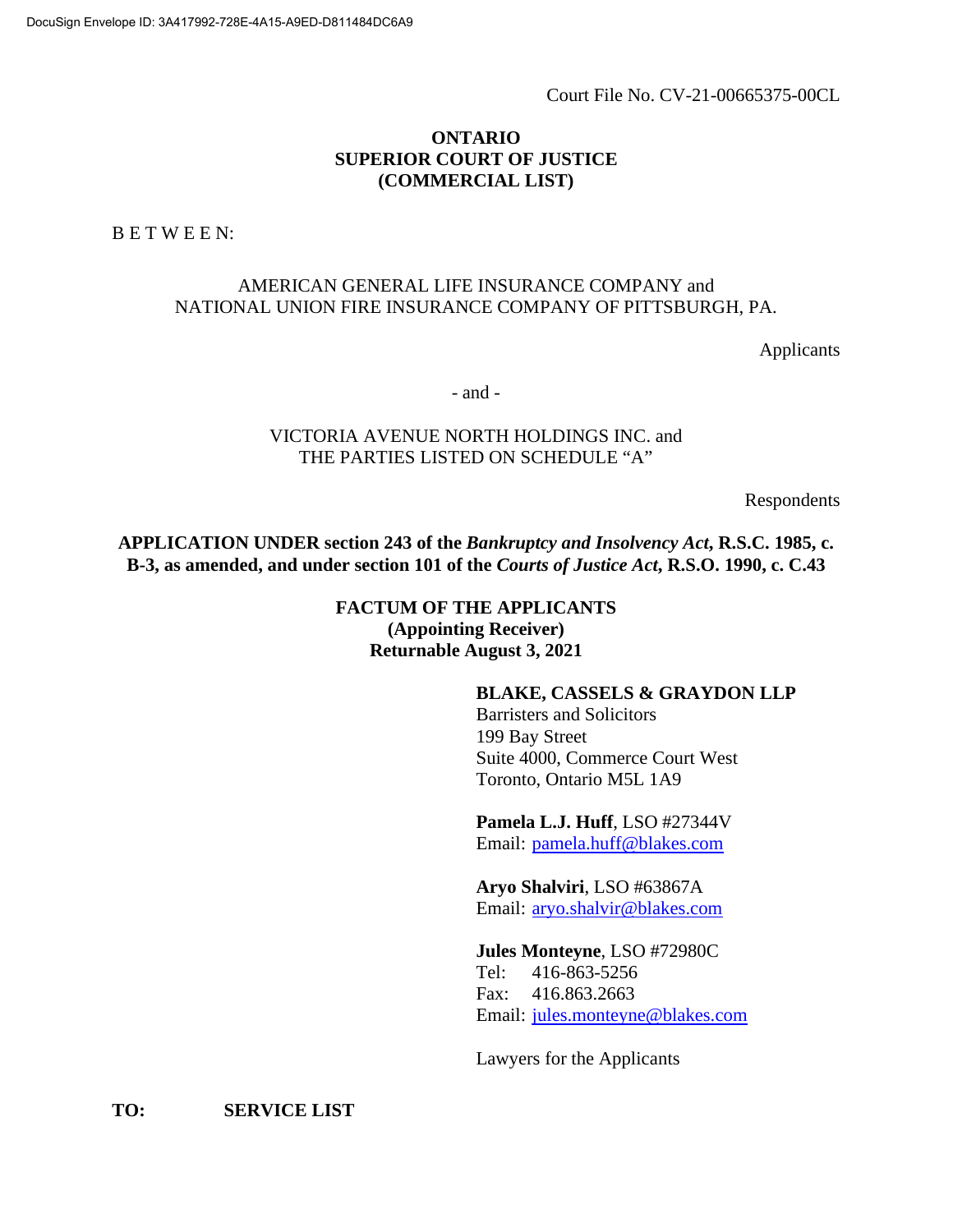Court File No. CV-21-00665375-00CL

#### **ONTARIO SUPERIOR COURT OF JUSTICE (COMMERCIAL LIST)**

B E T W E E N:

### AMERICAN GENERAL LIFE INSURANCE COMPANY and NATIONAL UNION FIRE INSURANCE COMPANY OF PITTSBURGH, PA.

Applicants

- and -

## VICTORIA AVENUE NORTH HOLDINGS INC. and THE PARTIES LISTED ON SCHEDULE "A"

Respondents

**APPLICATION UNDER section 243 of the** *Bankruptcy and Insolvency Act***, R.S.C. 1985, c. B-3, as amended, and under section 101 of the** *Courts of Justice Act***, R.S.O. 1990, c. C.43** 

#### **SERVICE LIST**

(as at July 22, 2021)

| <b>BLAKE, CASSELS &amp; GRAYDON LLP</b>                                                | <b>KPMG INC.</b>                                                        |
|----------------------------------------------------------------------------------------|-------------------------------------------------------------------------|
| 199 Bay Street                                                                         | <b>Bay Adelaide Centre</b>                                              |
| Suite 4000, Commerce Court West                                                        | 333 Bay Street, Suite 4600                                              |
| Toronto, Ontario M5L 1A9                                                               | Toronto, Ontario M5H 2S5                                                |
| Pamela L.J. Huff, LSO #27344V<br>416-863-2958<br>Tel:<br>Email: pamela.huff@blakes.com | <b>Nick Brearton</b><br>Tel: 416-777-3768<br>Email: nbrearton@kpmg.ca   |
| Aryo Shalviri, LSO #63867A<br>416-863-2962<br>Tel:<br>Email: aryo.shalviri@blakes.com  | <b>George Bourikas</b><br>Tel: 416-777-8887<br>Email: gbourikas@kpmg.ca |
| Jules Monteyne, LSO #72980C                                                            | <b>Katherine Forbes</b>                                                 |
| Tel: 416-863-5256                                                                      | 416-777-8107                                                            |
| Fax: 416-863-2663                                                                      | Tel:                                                                    |
| Email: jules.monteyne@blakes.com                                                       | Email: katherineforbes@kpmg.ca                                          |
| Lawyers for the Applicants                                                             | <b>Proposed Receiver</b>                                                |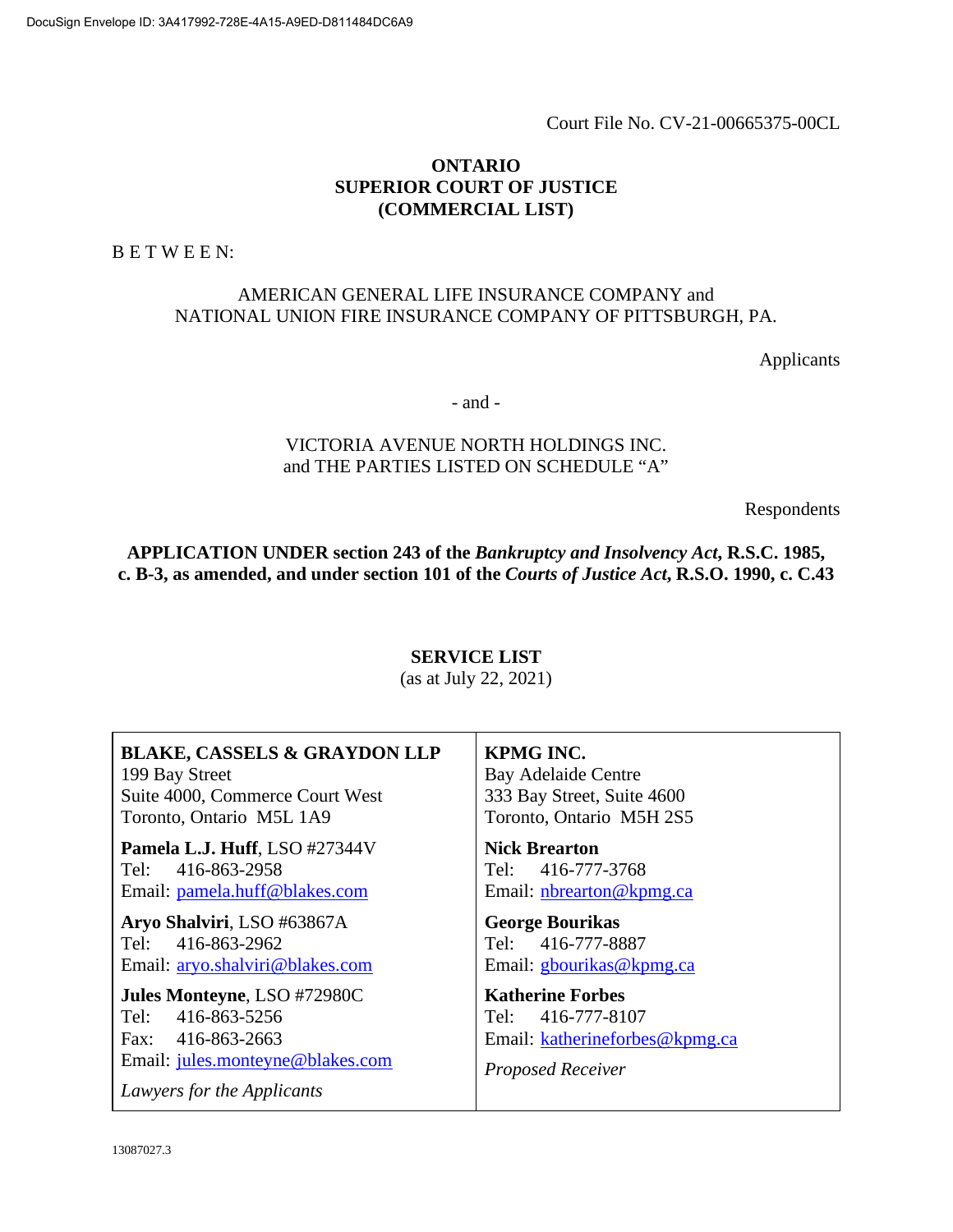| <b>NORTON ROSE FULBRIGHT CANADA</b><br><b>LLP</b><br>222 Bay Street, Suite 3000<br>P.O. Box 53<br>Toronto, Ontario M5K 1E7<br><b>Evan Cobb</b><br>416-216-1929<br>Tel:<br>Email: evan.cobb@nortonrosefulbright.com<br>Independent Counsel for the Proposed<br>Receiver                                                                                                                                                                                                                                                                                                                                       | <b>WEISZ FELL KOUR</b><br>200 Bay Street, Suite 2305<br>P.O. Box 120<br>Toronto, Ontario M5J 2J3<br><b>Sharon A. Kour</b><br>416-613-8283<br>Tel:<br>Email: skour@wfklaw.ca<br><b>Caitlin Fell</b><br>Tel:<br>416-613-8282<br>Email: cfell@wfklaw.ca<br>Lawyers for the Legal Owner,<br>Victoria Avenue North Holdings Inc. |
|--------------------------------------------------------------------------------------------------------------------------------------------------------------------------------------------------------------------------------------------------------------------------------------------------------------------------------------------------------------------------------------------------------------------------------------------------------------------------------------------------------------------------------------------------------------------------------------------------------------|-----------------------------------------------------------------------------------------------------------------------------------------------------------------------------------------------------------------------------------------------------------------------------------------------------------------------------|
| <b>McCAGUE BORLACK LLP</b><br>130 King Street West, Suite 2700<br>The Exchange Tower<br>Toronto, Ontario M5X 1C7<br>Howard Borlack, LSO #21582L<br>Tel:<br>416-860-0054<br>Email: hbborlack@mccagueborlack.com<br>Stephen Barbier, LSO #49260C<br>Tel:<br>416-860-5243<br>Email: sbarbier@mccagueborlack.com<br>Ben Tustain, LSO #73999R<br>416-860-1302<br>Tel:<br>Email: btustain@mccagueborlack.com<br>Lawyers for Qiu Xie as the trustee of Xie 2018<br>Family Trust, Yun Zuo in her personal capacity<br>and as the trustee of The Xuezhang Family<br>Trust, Jian Ming Xu, Xing Wan and Junhua<br>Huang | <b>EMILY EVANGELISTA</b><br>101 10 Director Court<br>Woodbridge, Ontario L4L 7E8<br>905-265-2252, ext. 337<br>Tel:<br>Email: emily@evangelistalaw.ca<br>Lawyer for Tanbros Investments Ltd.                                                                                                                                 |

# *Legal Owner / Beneficial Owners:*

| VICTORIA AVENUE NORTH<br><b>HOLDINGS INC.</b><br>200 Ronson Drive, Suite 201<br>Toronto, Ontario M9W 5Z9 | THE BENEFICIAL OWNERS LISTED<br><b>ON SCHEDULE "A"</b> |
|----------------------------------------------------------------------------------------------------------|--------------------------------------------------------|
| <b>Attention: Mark Gross</b><br>Email: mark@grosscapital.ca                                              |                                                        |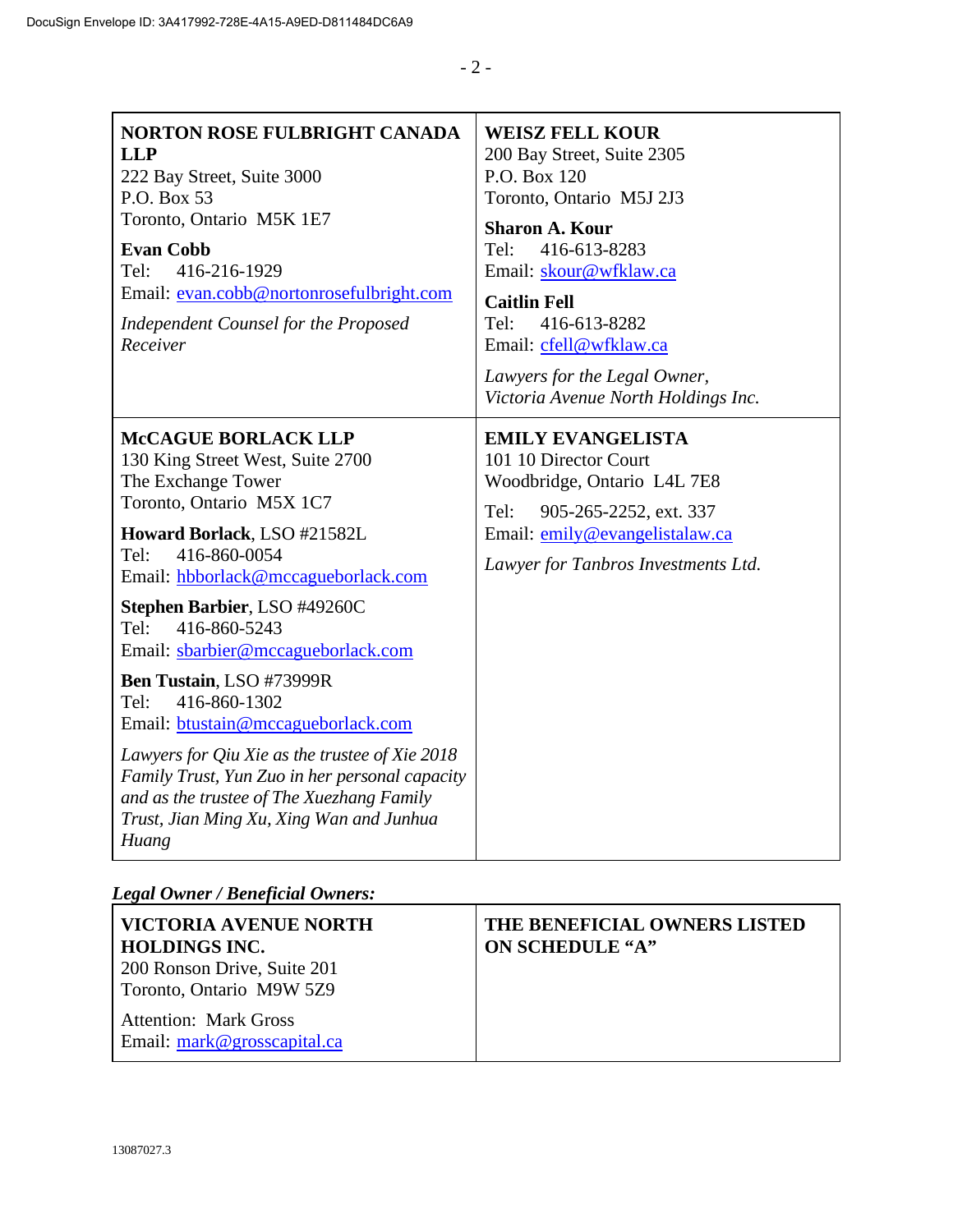| <b>CANADA REVENUE AGENCY</b><br>c/o Department of Justice<br><b>Ontario Regional Office</b><br>The Exchange Tower, Box 36<br>Suite 3400, 130 King Street West<br>Toronto, Ontario M5X 1K6                       | <b>MINISTRY OF FINANCE (ONTARIO)</b><br>Insolvency Unit<br>33 King Street West, 6th Floor<br>Oshawa, Ontario L1H 8H5<br>Email: insolvency.unit@ontario.ca |
|-----------------------------------------------------------------------------------------------------------------------------------------------------------------------------------------------------------------|-----------------------------------------------------------------------------------------------------------------------------------------------------------|
| <b>Diane Winters, General Counsel</b><br>Tel:<br>416-973-3172<br>Fax: 416-973-0810<br>Email: diane.winters@justice.gc.ca<br><b>Rakhee Bhandari</b><br>Tel: 416-952-8563<br>Email: rakhee.bhandari@justice.gc.ca |                                                                                                                                                           |
| <b>CITY OF HAMILTON</b><br>71 Main Street West<br>Hamilton, Ontario L8P 4Y5<br><b>Attention:</b> Legal Services<br>Email: kaush.parameswaran@hamilton.ca                                                        |                                                                                                                                                           |

# *Parties with PPSA Registrations:*

| <b>BLUE CHIP LEASING CORPORATION</b><br>41 Scarsdale Road, Unit 5<br>Toronto, Ontario M3B 2R2         | <b>MILLER THOMSON LLP</b><br>Scotia Plaza<br>40 King Street West, Suite 5800<br>Toronto, ON M5H 3S1<br>Asim Iqbal, LSO #61884B<br>416-597-6008<br>Tel:<br>Fax: 416-863-1716<br>Email: aiqbal@millerthomson.com<br>Elsir Tawfik, LSO #79819D<br>Tel: 416-595-2663<br>Fax: 416-595-8695<br>Email: etawfik@millerthomson.com |
|-------------------------------------------------------------------------------------------------------|---------------------------------------------------------------------------------------------------------------------------------------------------------------------------------------------------------------------------------------------------------------------------------------------------------------------------|
|                                                                                                       | Lawyers for De Lage Landen Financial<br>Services Canada Inc.                                                                                                                                                                                                                                                              |
| <b>MERIDIAN ONECAP CREDIT CORP.</b><br>Suite 1500, 4710 Kingsway<br>Burnaby, British Columbia V5H 4M2 |                                                                                                                                                                                                                                                                                                                           |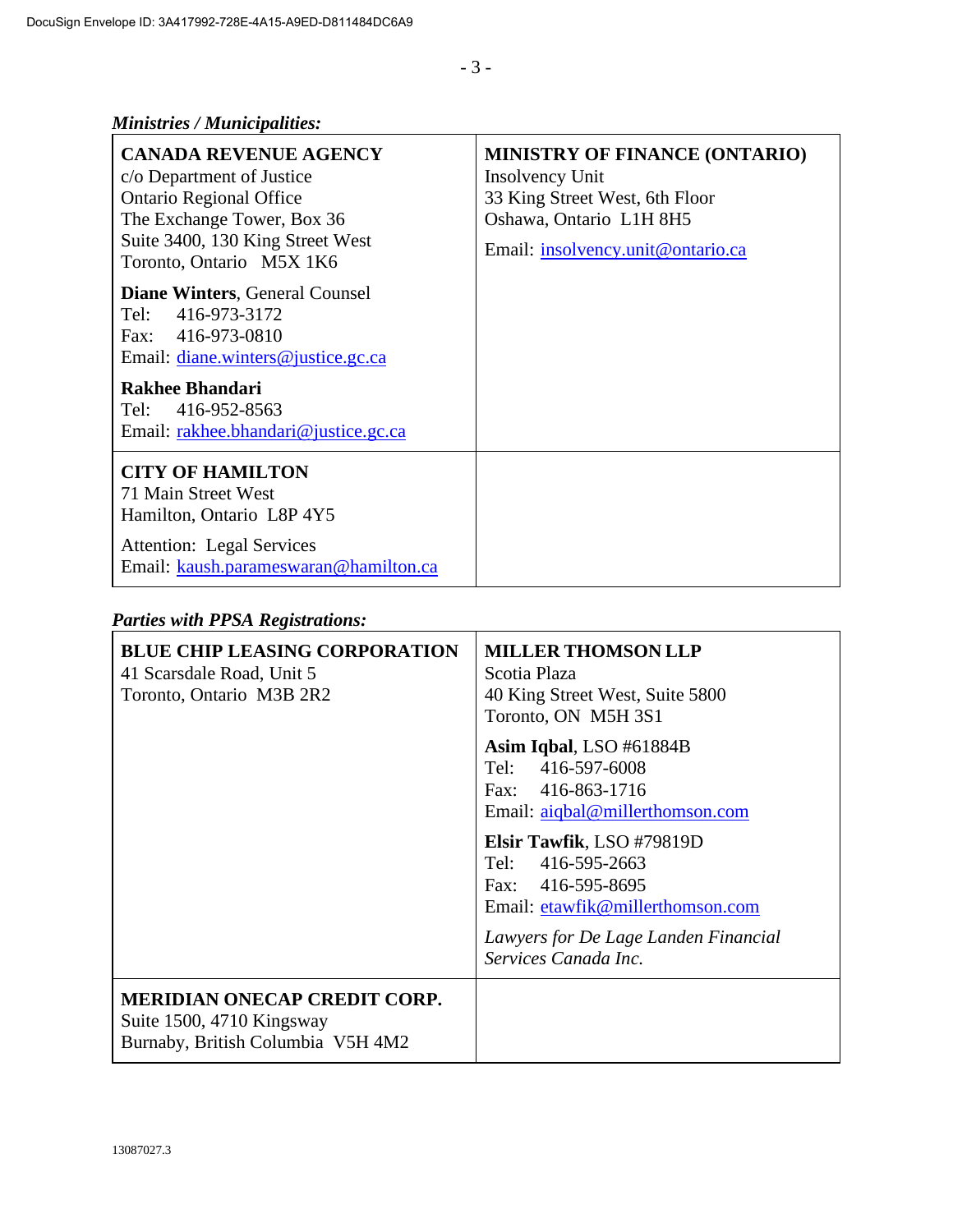*Parties with Encumbrances Registered on Title:* 

| 1012689 ONTARIO LIMITED<br>45 Lower Jarvis Street<br>Toronto, Ontario M5E 1R8<br>With a copy to:<br><b>DALE &amp; LESSMANN LLP</b><br>181 University Avenue, Suite 2100<br>Toronto, Ontario M5H 3M7<br><b>Nedko Petkov</b><br>Tel: 416-369-7821<br>Email: npetkov@dalelessmann.com | <b>MILLER THOMSON LLP</b><br>Scotia Plaza<br>40 King Street West, Suite 5800<br>Toronto, ON M5H 3S1<br>Asim Iqbal, LSO #61884B<br>Tel:<br>416-597-6008<br>Fax: 416-863-1716<br>Email: aiqbal@millerthomson.com<br>Elsir Tawfik, LSO #79819D<br>Tel: 416-595-2663<br>Fax: 416-595-8695<br>Email: etawfik@millerthomson.com |
|------------------------------------------------------------------------------------------------------------------------------------------------------------------------------------------------------------------------------------------------------------------------------------|---------------------------------------------------------------------------------------------------------------------------------------------------------------------------------------------------------------------------------------------------------------------------------------------------------------------------|
|                                                                                                                                                                                                                                                                                    | Lawyers for De Lage Landen Financial<br>Services Canada Inc.                                                                                                                                                                                                                                                              |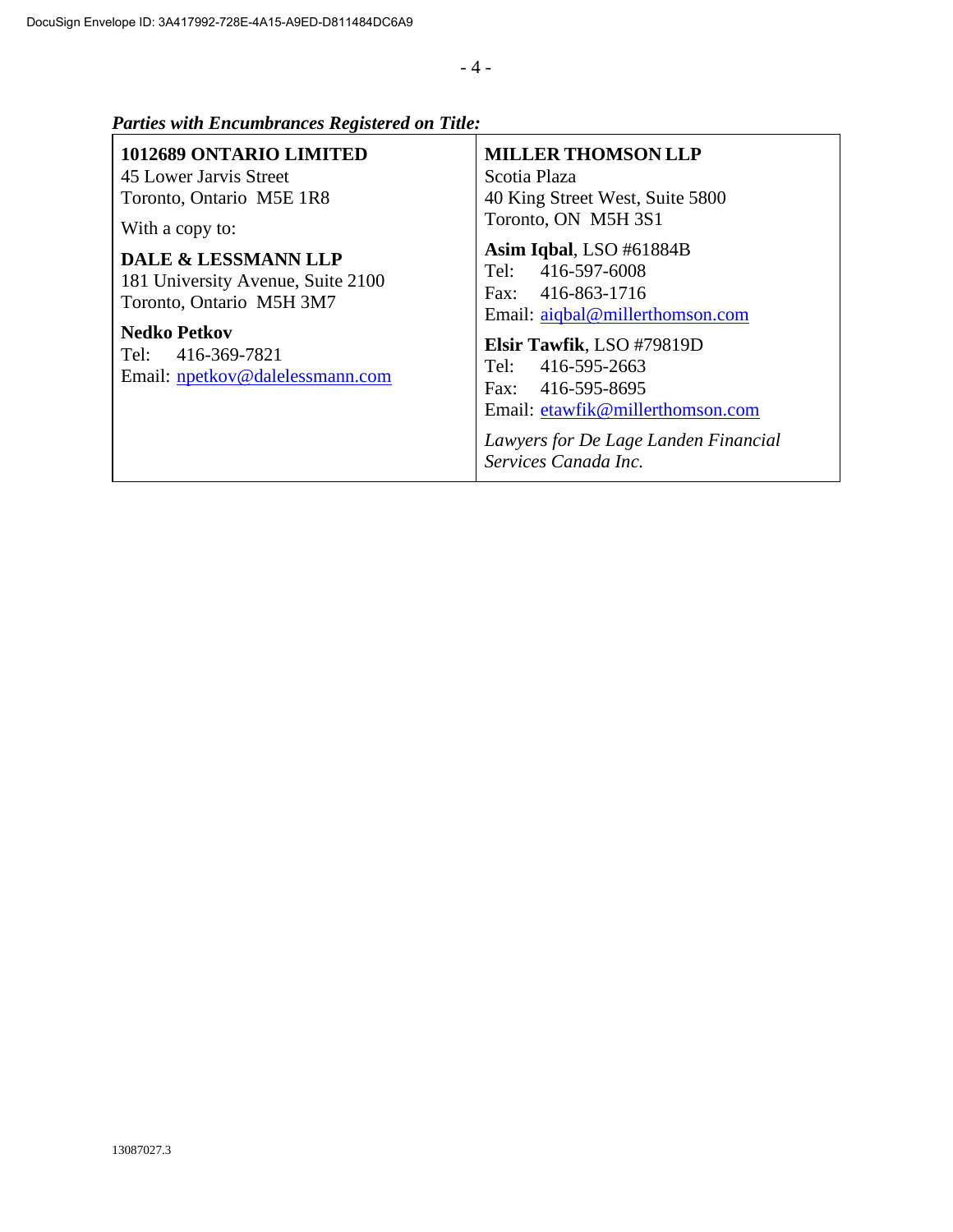## **Email Distribution List:**

pamela.huff@blakes.com; aryo.shalviri@blakes.com; jules.monteyne@blakes.com; nbrearton@kpmg.ca; gbourikas@kpmg.ca; katherineforbes@kpmg.ca; evan.cobb@nortonrosefulbright.com; skour@wfklaw.ca; cfell@wfklaw.ca; hbborlack@mccagueborlack.com; sbarbier@mccagueborlack.com; btustain@mccagueborlack.com; emily@evangelistalaw.ca; mark@grosscapital.ca; diane.winters@justice.gc.ca; rakhee.bhandari@justice.gc.ca; insolvency.unit@ontario.ca; kaush.parameswaran@hamilton.ca; npetkov@dalelessmann.com; aiqbal@millerthomson.com; etawfik@millerthomson.com;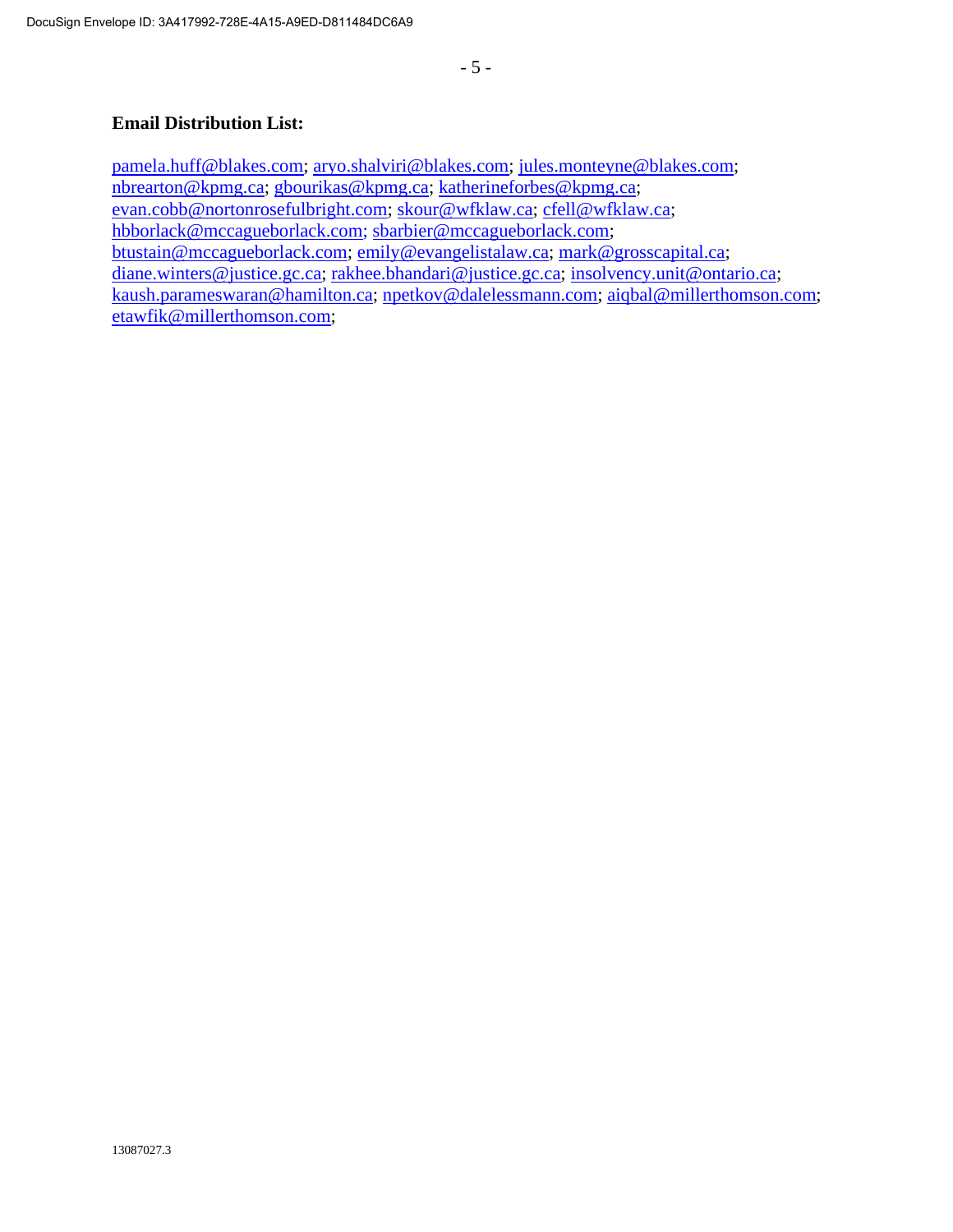Court File No. CV-21-00665375-00CL

#### **ONTARIO SUPERIOR COURT OF JUSTICE (COMMERCIAL LIST)**

B E T W E E N:

#### AMERICAN GENERAL LIFE INSURANCE COMPANY AND NATIONAL UNION FIRE INSURANCE COMPANY OF PITTSBURGH, PA.

Applicants

- and -

#### VICTORIA AVENUE NORTH HOLDINGS INC. AND THE PARTIES LISTED ON SCHEDULE "A"

Respondents

**APPLICATION UNDER section 243 of the** *Bankruptcy and Insolvency Act***, R.S.C. 1985, c. B-3, as amended, and under section 101 of the** *Courts of Justice Act***, R.S.O. 1990, c. C.43** 

#### **FACTUM OF THE APPLICANTS (Appointing Receiver) Returnable August 3, 2021**

#### **PART I - OVERVIEW**

1. This Application is made by American General Life Insurance Company ("**AIG**") and National Union Fire Insurance Company of Pittsburgh, PA. (together with AIG, the "**Applicants**") for an order substantially in the form attached to their application record at Tab 5 (the "**Proposed Appointment Order**"), appointing KPMG Inc. ("**KPMG**") as receiver and manager (in such capacities, the "**Receiver**") without security, of: (i) all of the assets, undertakings and properties, including, without limitation, the properties with legal descriptions set out in Schedule "B" of the Proposed Appointment Order (the "**Real Properties**") of Victoria Avenue North Holdings Inc. (the "**Legal Owner**") acquired for, or used in relation to the Legal Owner's business (collectively, the "**Legal Owner's Property**"), and (ii) all right, title and interest of any beneficial owners (the "**Beneficial Owners**") in and to the Legal Owner's Property, including the Real Properties and all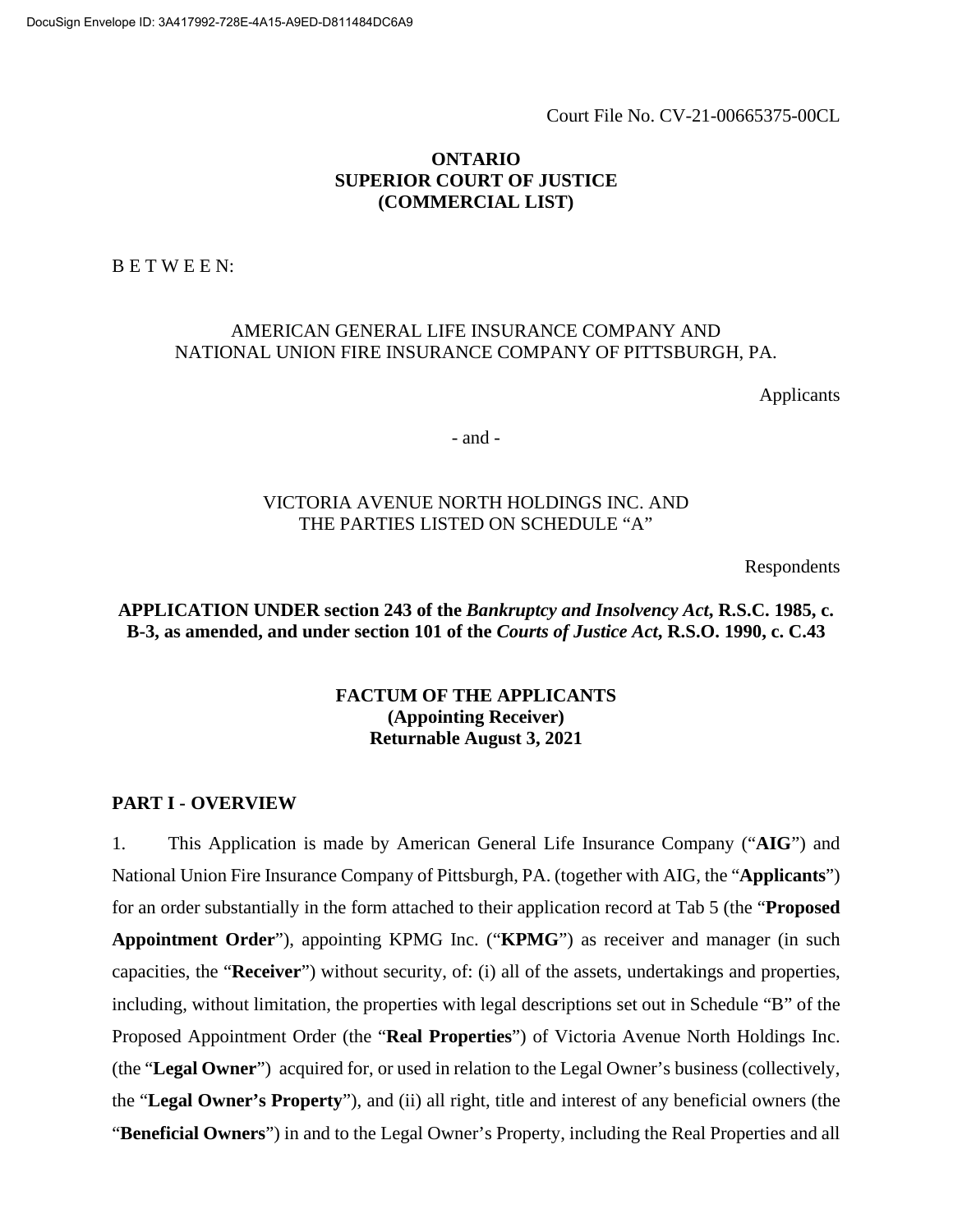- 3 -

proceeds thereof (together with the Legal Owner's Property, the "**Property**"), whether held directly or indirectly by the Beneficial Owners for themselves or for others, including the Beneficial Owners who are Respondents in these proceedings and are listed on Schedule "A" (the "**Original Beneficial Owners**"), pursuant to Section 101 of the *Courts of Justice Act*, R.S.O. 1990, c. C.43, as amended, and Section 243(1) of the *Bankruptcy and Insolvency Act*, R.S.C. 1985, c. B-3, as amended (the "**BIA**").

2. The Applicants are related entities and part of the American International Group of companies. Collectively, the Applicants are the senior secured creditors of the Legal Owner. As a result of numerous events of default (including payment defaults) under the Loan and Security Documents (as defined below) (each an "**Event of Default**" and collectively, the "**Events of Default**") which have been continuing since February 2020, the Applicants are seeking the appointment of the Receiver pursuant to the Proposed Appointment Order.

3. On March 30, 2015, the Applicants advanced a loan (the "**Loan**") to the Legal Owner in the principal amount of \$24,500,000 to fund the acquisition of two medical office buildings (which comprise the Real Properties) by the Legal Owner.

4. As at June 30, 2021, the total amount of principal and interest outstanding under the Loan is \$22,897,734, comprised of outstanding principal in the amount of \$21,747,420.56 and accrued and outstanding interest in the amount of \$1,150,313.44 (together with all costs, fees, expenses, additional interest and other amounts payable pursuant to the Loan and Security Documents (as defined below), the "**Indebtedness**").

5. The Indebtedness is secured by the Loan and Security Documents which are comprised of, among other things, a mortgage, a general security agreement and a general assignment of rents and leases (all as described in greater detail below).

6. In early February 2020, the Applicants noted the Legal Owner in default under the Loan and Security Documents and (through their counsel) engaged KPMG as their financial advisor to review the Legal Owner's financial affairs and operations and obtain information regarding the Real Properties and any rent deferral arrangements with the tenants thereof.

7. On May 7, 2020, the Applicants noted additional Events of Default as a result of failure to pay when due scheduled loan payments for April and May of 2020. However, the Applicants did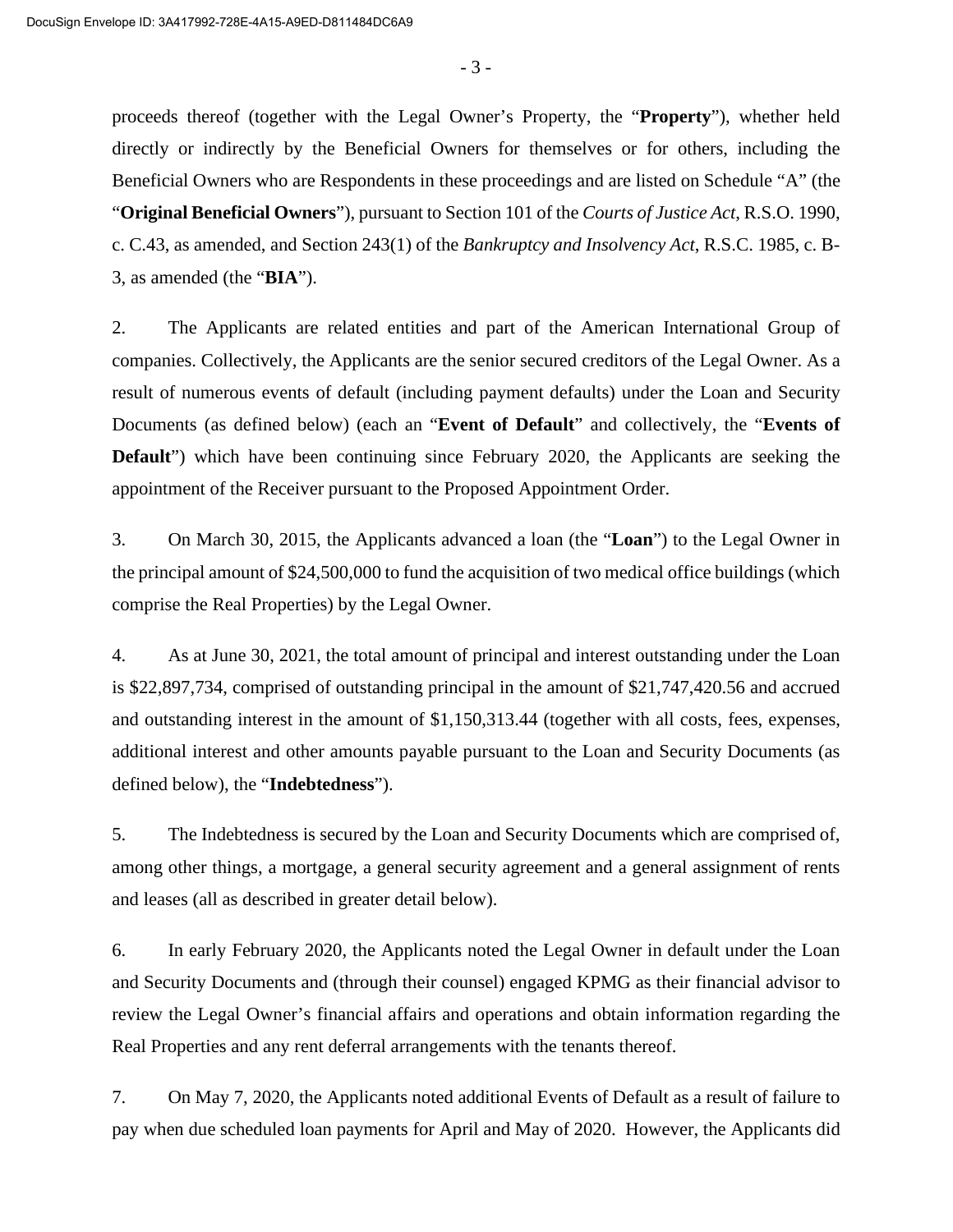not, at that time, make demand or seek to enforce the security granted to them under the Loan and Security Documents (the "**Security**") and instead agreed to forbear from enforcing their rights for a period of time (the "**Forbearance Period**") in order to provide the Legal Owner with an opportunity to pursue a refinancing and/or a sale of the Real Properties and repay the Indebtedness.

8. Since May 7, 2020, (i) a number of additional Events of Default have occurred and are continuing, and (ii) efforts to refinance the Indebtedness or sell the Real Properties have been unsuccessful.

9. The Forbearance Period was extended a number of times and the final Forbearance Period expired on June 17, 2021, without the Legal Owner having received a binding commitment in respect of a transaction that would permit it to repay the Indebtedness (let alone having closed same). At this time, (i) the Indebtedness remains unpaid, and (ii) many Events of Default have occurred and are continuing, including, without limitation, Events of Default as a result of:

- (a) the Legal Owner's failure to pay when due, a single scheduled loan payment since March 2020 (a period of sixteen months);
- (b) the registration of certain mortgage charges and other security interests against the Real Properties by third parties, without the consent of the Applicants;
- (c) the registration of certain security interests against the Legal Owner by third parties, without the consent of the Applicants;
- (d) the failure of the Legal Owner to comply with its harmonized sales tax obligations; and
- (e) the failure of the Legal Owner to comply with numerous covenants provided for in forbearance agreements entered into with the Applicants since May 7, 2020.

10. On June 18, 2021 and June 23, 2021, the Applicants issued (i) a demand letter to the Legal Owner, with copies to the Original Beneficial Owners and Other Potential Parties of Interest (as defined below), which noted certain Events of Default and accelerated the Indebtedness (the "**Demand Letter**"), and (ii) notices to the Legal Owner, Original Beneficial Owners and Other Potential Parties of Interest under section 244 of the BIA (collectively, the "**Section 244 Notices**").

11. On June 25, 2021, Gross Capital Inc., the parent company of the Legal Owner ("**Gross Capital**"), made a voluntary assignment into bankruptcy and KSV Restructuring Inc. was appointed as bankruptcy trustee. On June 29, 2021, on application by certain AIG group entities, the Honourable Mr. Justice Dunphy appointed KPMG as receiver and manager over certain other subsidiaries of Gross Capital. Also on June 29, 2021, certain investor parties unrelated to the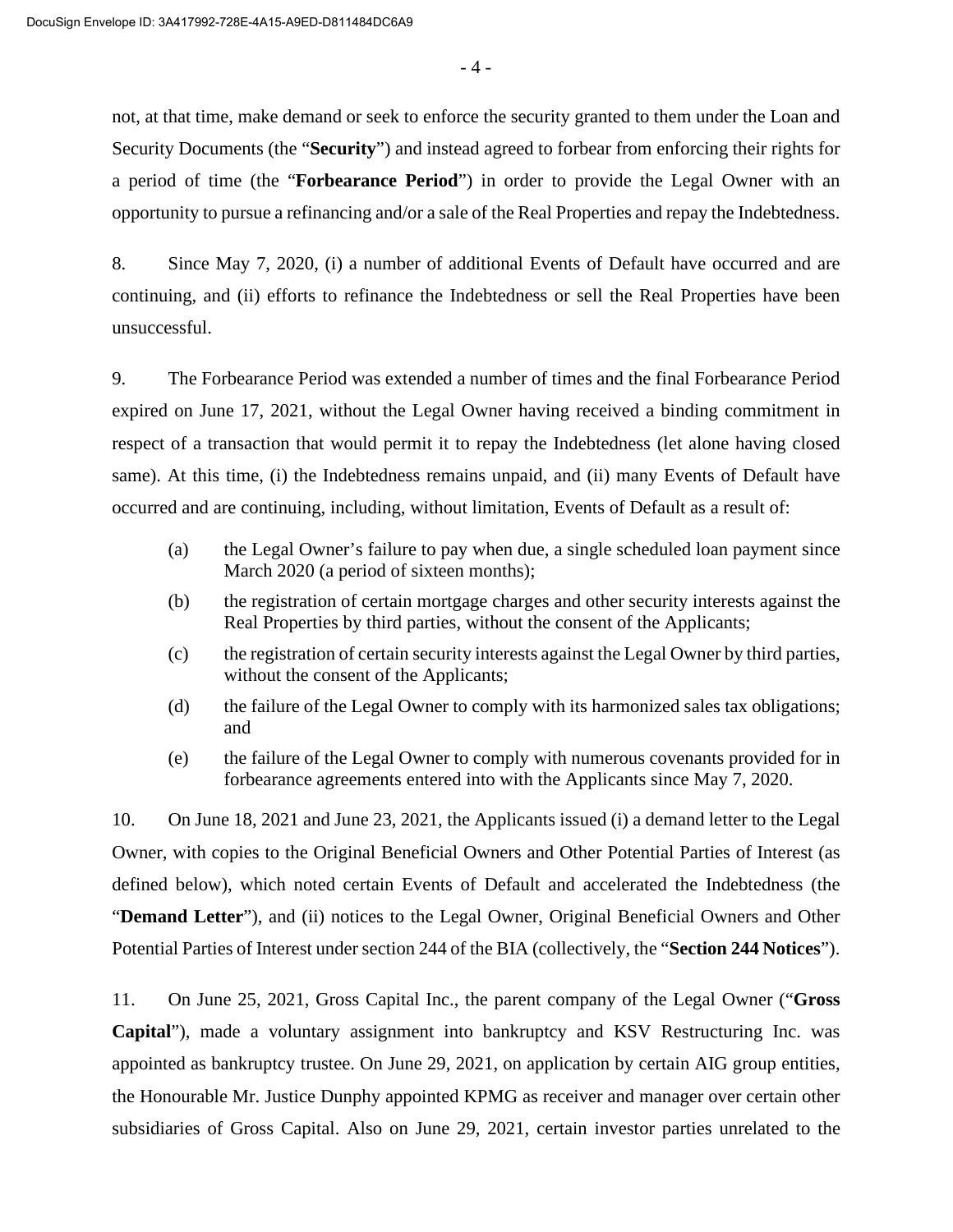Applicants which assert an interest in certain loans with Gross Capital, among others (but not the Legal Owner), brought an application alleging, among other things, fraudulent actions by Gross Capital and certain related companies and individuals.

Affidavit of Jacob Baron, sworn July 9, 2021 (the "**Baron Affidavit**") at para 13, Application Record, Tab 2.

12. The Applicants have lost confidence in the management of the Legal Owner and its ability to produce a transaction in a reasonable timeframe which would result in the repayment of the Indebtedness and are no longer prepared to forbear the exercise of their rights and remedies.

13. The notice periods in the Section 244 Notices have expired.

14. It is just and convenient to appoint the Receiver on the terms of the Proposed Appointment Order.

#### **PART II - FACTS**

#### **Business, Debtors & Properties**

15. The Real Properties are two medical office buildings located in Hamilton, Ontario. Baron Affidavit at paras 2 and 4 and Exhibit "A", Application Record, Tab 2.

16. The Legal Owner is an Ontario corporation with its registered head office in Toronto, Ontario. The Legal Owner is a wholly owned subsidiary of Gross Capital.

Baron Affidavit at paras 21 and 29, Application Record, Tab 2.

17. The business of the Legal Owner is to own and manage the Real Properties and collect rents from tenants thereof.

Baron Affidavit at para 30, Application Record, Tab 2.

18. Gross Capital has historically engaged Prime Real Estate Group Inc. to manage and maintain the Real Properties. Gross Capital has also historically provided back office and management support functions for the Legal Owner; the Legal Owner does not appear to have any employees itself.

Baron Affidavit at paras 31 and 33, Application Record, Tab 2.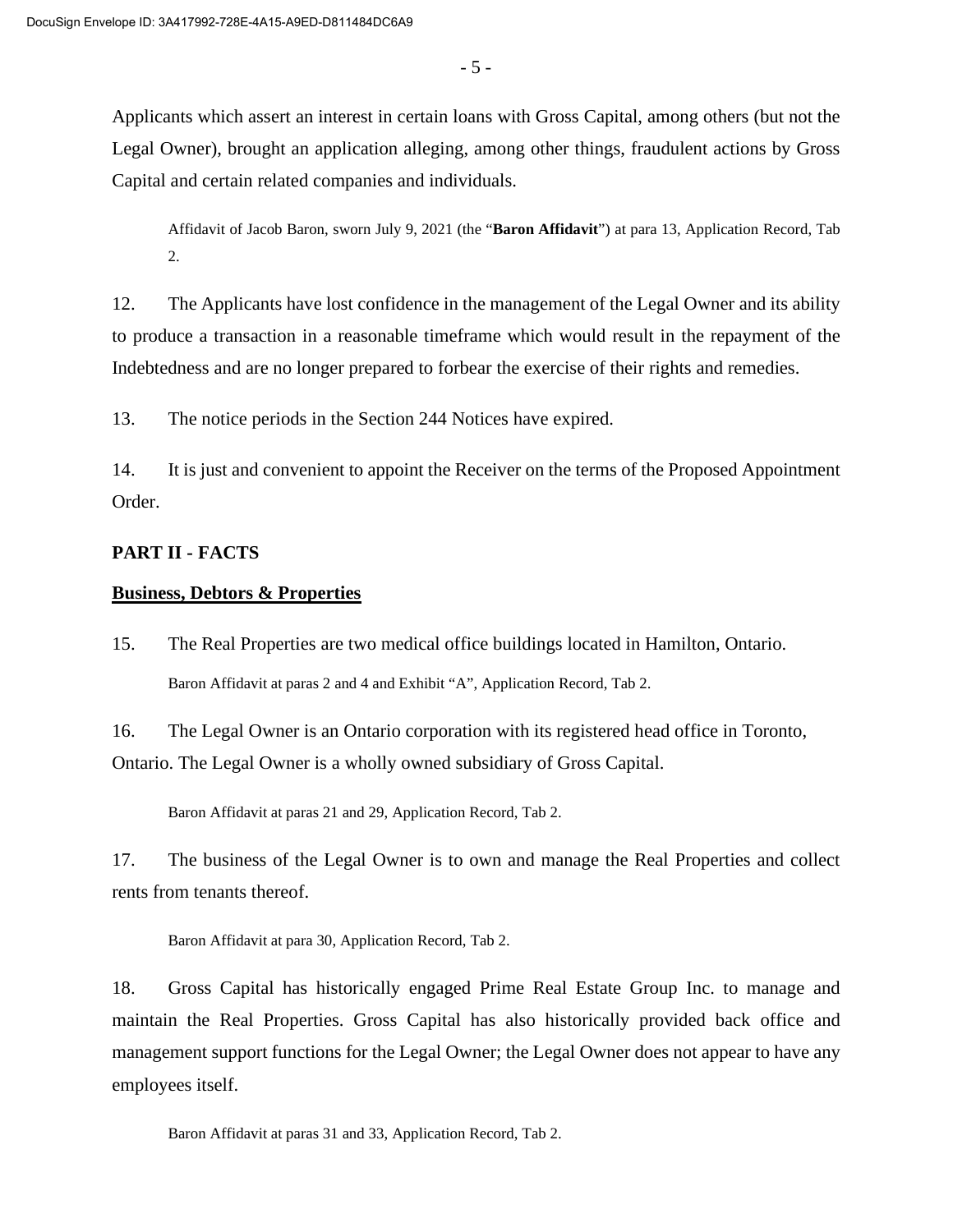19. The Legal Owner holds legal title to the Real Properties as a bare nominee for the Original Beneficial Owners, pursuant to a nominee agreement executed by each of them at the time the Loan was advanced.

Baron Affidavit at para 20 and Exhibit "D", Application Record, Tab 2.

20. There are 49 Original Beneficial Owners which are set out at paragraph 24 of the Baron Affidavit and are made up of 28 individuals, 9 trusts and 12 corporations. The majority of the Original Beneficial Owners hold a nominal beneficial interest in the Real Properties.

Baron Affidavit at para 24, Application Record, Tab 2.

21. Since the appointment of KPMG as financial advisor, the Legal Owner has provided KPMG with an unsigned amended and restated nominee agreement dated as of March 16, 2018 (the "**A&R Nominee Agreement**") which purports to indicate certain changes to the beneficial ownership of the Real Properties and lists thirty-five additional parties (collectively, the "**Other Potential Parties of Interest**").

Baron Affidavit at para 26 and Exhibit "G", Application Record, Tab 2.

22. The Legal Owner has not produced a signed copy of the A&R Nominee Agreement nor did the Applicants receive notices of any changes to the Original Beneficial Owners, as required pursuant to the terms of the Mortgage (as defined below).

Baron Affidavit at para 26 and Exhibit "G", Application Record, Tab 2.

#### **Loan and Security Documents**

23. The Loan is evidenced by a mortgage registered on title for the Real Properties on March 31, 2015 (the "**Mortgage**").

Baron Affidavit at para 35 and Exhibit "H", Application Record, Tab 2.

24. To secure the Indebtedness, the Legal Owner has granted each of the Applicants, among other things: (i) a charge in respect of the Real Properties pursuant to the Mortgage, (ii) a security interest over all of its present and after acquired property (the "**Personal Property**"), pursuant to a general security agreement dated as of March 30, 2015 (the "**GSA**"), and (iii) an assignment of all leases and rents, pursuant to a general assignment of leases and rents dated as of March 30,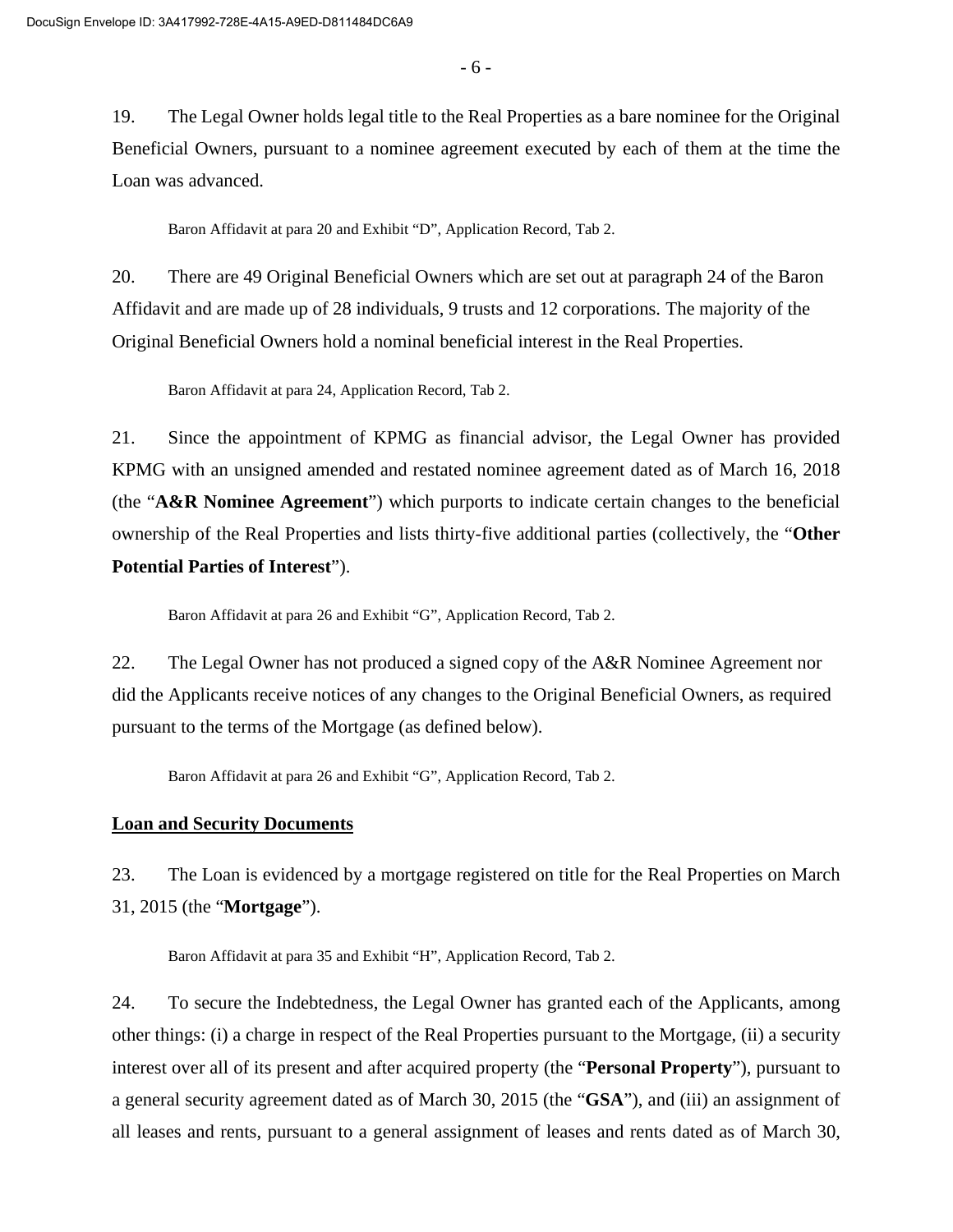- 7 -

2015 (the "**General Assignment of Rents and Leases**" and together with the GSA, Mortgage, Nominee Acknowledgment (defined below) and other loan and security documents entered into with the Legal Owner and the Original Beneficial Owners in connection with the Loan, the "**Loan and Security Documents**").

Baron Affidavit at para 38 and Exhibits "I" and "J", Application Record, Tab 2.

25. Pursuant to the Mortgage and the General Assignment of Rents and Leases, charges have been granted to the Applicants in respect of each of the Real Properties, which charges include leases and rents derived from the Real Properties, and have been registered as a first charge against title to the Real Properties.

Baron Affidavit at paras 17 and 40 and Exhibit "C", Application Record, Tab 2.

26. Each of the Applicants have also registered *Personal Property Security Act* (Ontario) (the "**PPSA**") financing statements against the Legal Owner. PPSA search results indicate that the Applicants have a first in time registration against the Legal Owner.

Baron Affidavit at para 41 and Exhibit "K", Application Record, Tab 2.

27. Pursuant to a direction to nominee and acknowledgment dated as of March 30, 2015 (the "**Nominee Acknowledgment**"), each Original Beneficial Owner has, among other things, (i) agreed to be bound by the Loan and Security Documents and obligations thereunder, and (ii) postponed and subordinated all debts and liabilities of the Legal Owner to it in favour of the Indebtedness owing to the Applicants.

Baron Affidavit at paras 22 and 37 and Exhibit "F", Application Record, Tab 2.

28. To further secure the Indebtedness, each of the Original Beneficial Owners has, pursuant to the Nominee Acknowledgment, granted to each of the Applicants, a security interest in and to all of its right, title and interest in and to the Legal Owner's Property, including the Real Properties and all proceeds thereof.

Baron Affidavit at para 39, Application Record, Tab 2.

29. The Mortgage and GSA each provide that upon the occurrence of an Event of Default, the Applicants may, among other things, enforce their Security and seek the appointment of a Receiver.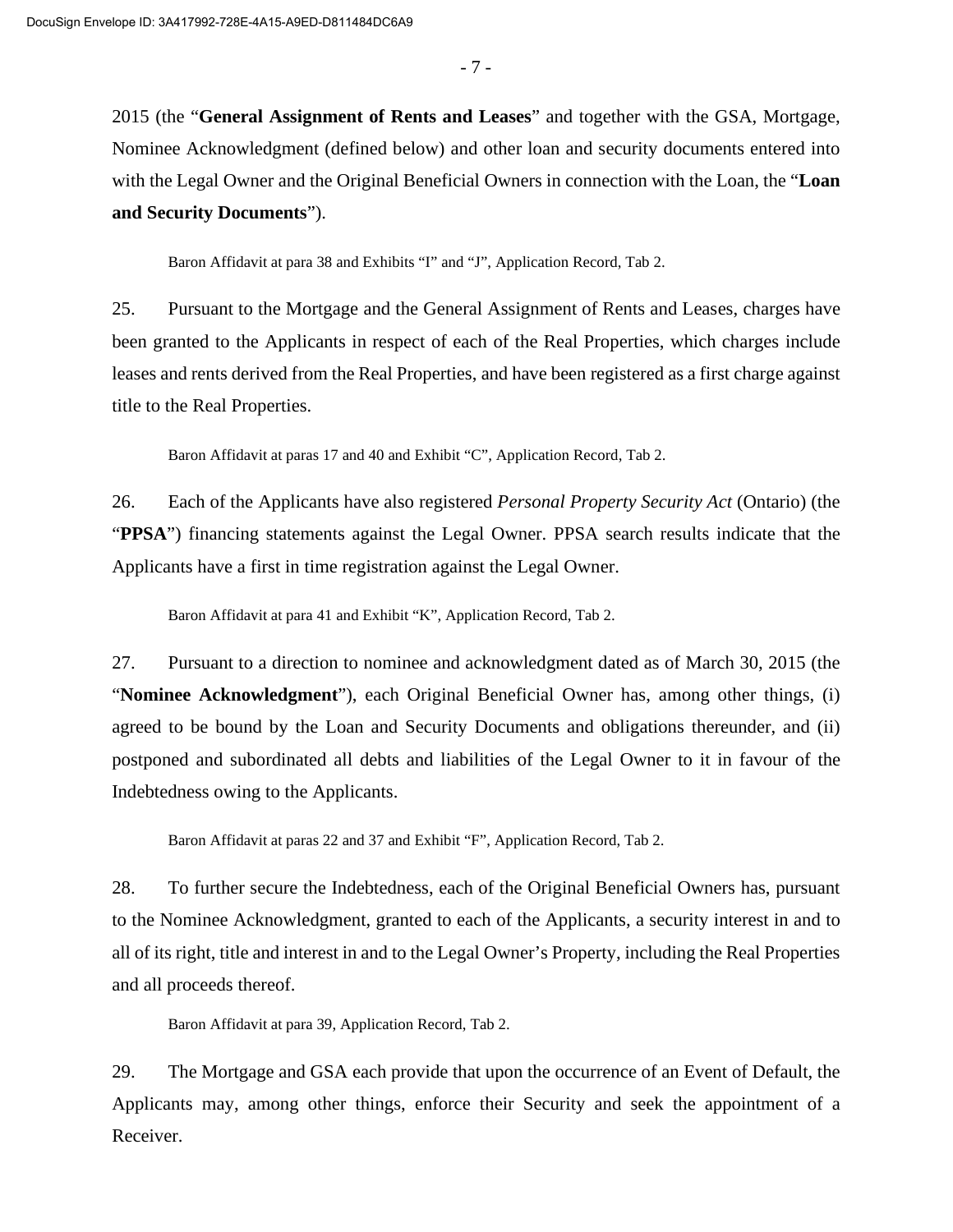Baron Affidavit at Exhibits "H" and "I", Application Record, Tab 2.

#### **Defaults, Demands and Forbearance**

30. The Legal Owner has failed to make a single regularly scheduled monthly payment of principal and interest under the Loan (each, a "**Scheduled Loan Payment**") since March 2020. Each failure to make a Scheduled Loan Payment is an Event of Default.

Baron Affidavit at paras 7, 54 and 65, Application Record, Tab 2.

31. Through real property searches, the Applicants are aware of several subsequent mortgage charges and notice of security interests that have been registered against the Real Properties (collectively, the "**Unpermitted Property Charges**"). Pursuant to the Mortgage, the Legal Owner is not permitted to charge or otherwise encumber the Real Properties (except in very limited circumstances which are not applicable to the Unpermitted Property Charges), without the prior written consent of the Applicants. The Mortgage is registered on title to the Real Properties and therefore such restrictions in the Mortgage were publicly available. The consent of the Applicants in respect of the Unpermitted Property Charges was not requested and has not been provided. Therefore, each Unpermitted Property Charge gives rise to an Event of Default.

Baron Affidavit at paras 42-44 and Exhibit "C", Application Record, Tab 2.

32. In or around February 2020, the Applicants also became aware that certain proceeds generated from the Real Properties may have been distributed to the holders of the Unpermitted Property Charges.

Baron Affidavit at para 45, Application Record, Tab 2.

33. Further, the Applicants have become aware of additional purported security interests registered against the Legal Owner (collectively, the "**Unpermitted PPSA Registrations**"). Pursuant to the Mortgage and the GSA, the Legal Owner is required to keep its personal property free and clear of all charges, liens, security interests and other encumbrances, except where specifically permitted pursuant thereto or consented to in writing by the Applicants, which consent was never obtained. Each Unpermitted PPSA Registration is an Event of Default.

Baron Affidavit at paras 47-49 and Exhibit "K", Application Record, Tab 2.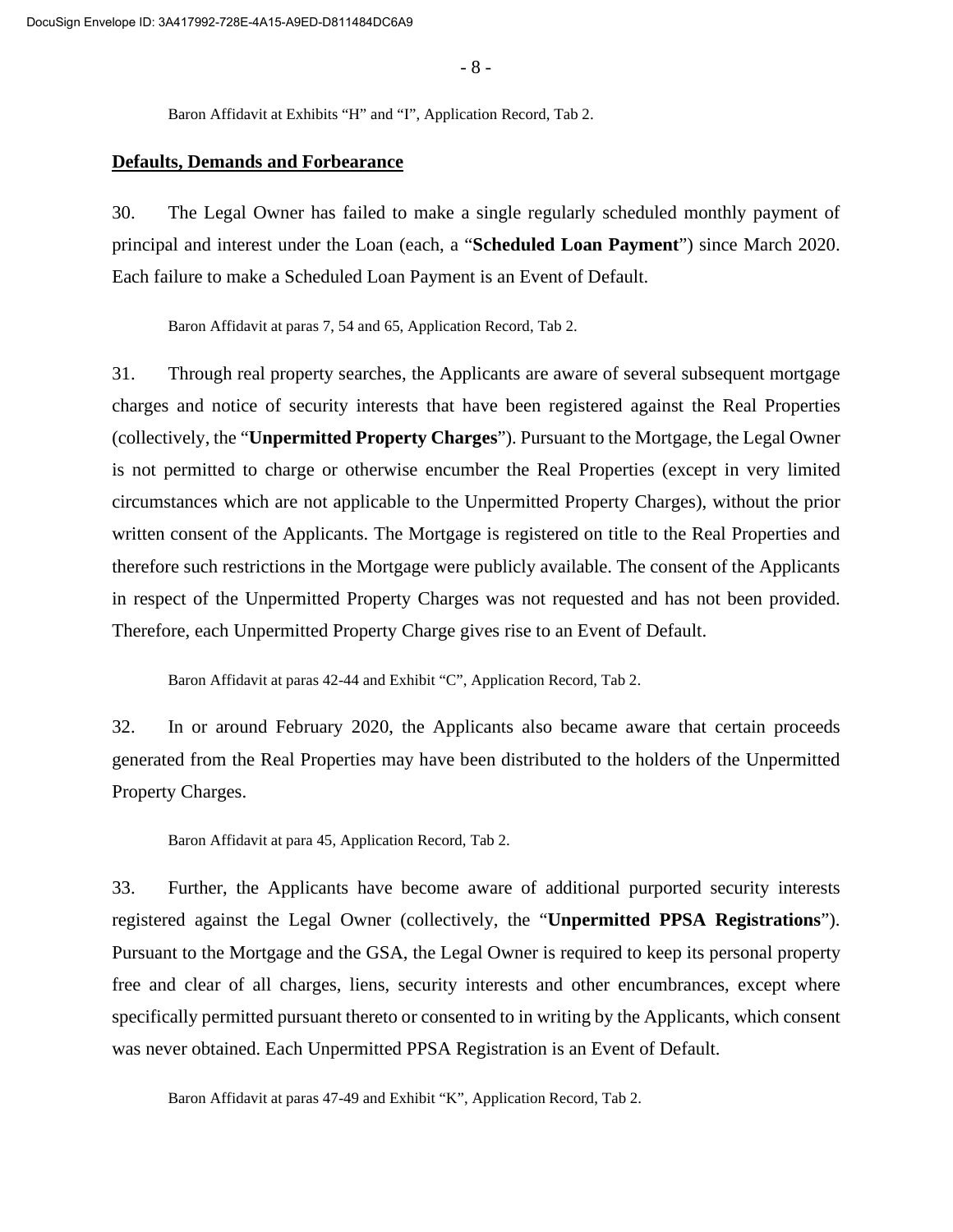- 9 -

34. The Legal Owner has also committed certain defaults related to a failure to satisfy certain tax obligations, each of which gives rise to an Event of Default.

Baron Affidavit at paras 50-53, Application Record, Tab 2.

35. Beginning in February 2020 and through March 2020, the Applicants notified the Legal Owner that certain Events of Default had occurred and were continuing, including, as a result of a failure to make Scheduled Loan Payments.

Baron Affidavit at paras 54-57 and Exhibits "M" and "N", Application Record, Tab 2.

36. On May 7, 2020, the Applicants and the Legal Owner entered into a forbearance agreement providing for a Forbearance Period, which was extended numerous times between the period of May 7, 2020 and May 15, 2021, in order to give the Legal Owner time to pursue an out-of-court refinancing or sale of the Real Properties that would permit it to fully repay the Indebtedness (an "**Acceptable Transaction**").

Baron Affidavit at paras 58-60, Application Record, Tab 2.

37. As at June 4, 2021, more than 12 months after the commencement of the initial Forbearance Period, the Legal Owner still had not received a binding commitment in respect of an Acceptable Transaction and requested a final extension of the Forbearance Period. On June 4, 2021, the Applicants and the Legal Owner, among others, entered into a final amended and restated forbearance agreement, pursuant to which: (i) the Forbearance Period was extended one final time to 5:00 p.m. on June 17, 2021 (the "**Final Forbearance Period**"), and (ii) the Legal Owner acknowledged that there would be no further extension of the Forbearance Period and upon expiry thereof, the Applicants would, among other things, make demands, accelerate the Indebtedness, and enforce their Security.

Baron Affidavit at para 61 and Exhibit "O", Application Record, Tab 2.

38. The Final Forbearance Period expired without the Legal Owner having received a binding commitment in respect of an Acceptable Transaction (let alone having closed same). At this time, the Indebtedness has been accelerated and remains unpaid and, as noted above, many Events of Default have occurred and are continuing, including, without limitation, the Legal Owner's failure to pay when due, a single Scheduled Loan Payment since March 2020 (a period of sixteen months).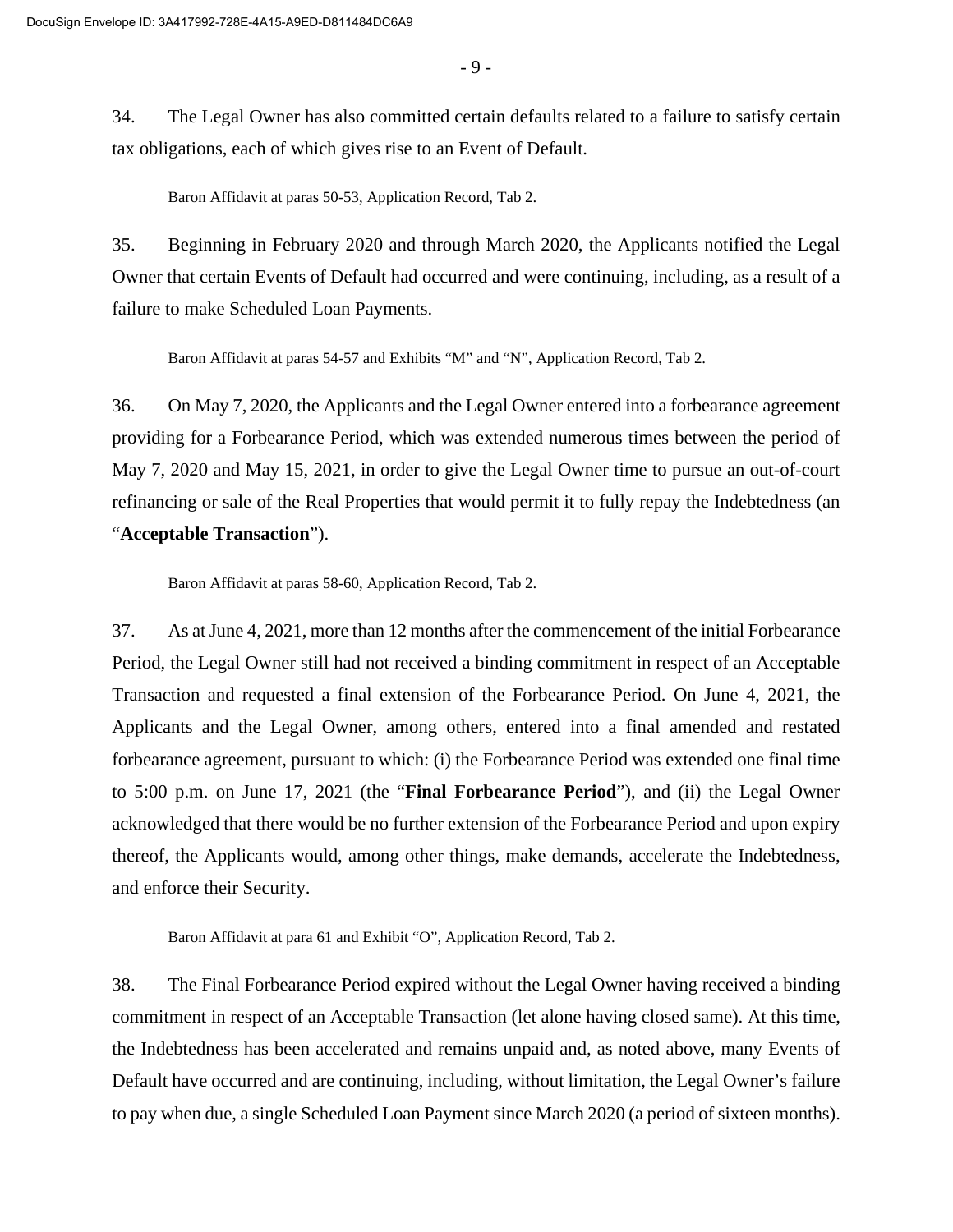$-10-$ 

Baron Affidavit at paras 62 and 65, Application Record, Tab 2.

39. As set out above, on June 18, 2021 and June 23, 2021, the Applicants delivered, through their counsel, a Demand Letter and Section 244 Notices to the Legal Owner, Original Beneficial Owners and Other Potential Parties of Interest.

Baron Affidavit at paras 63 and 64 and Exhibits "P" and "Q", Application Record, Tab 2.

40. Further, as noted above, the notice periods in the Section 244 Notices have now expired.

Baron Affidavit at para 66, Application Record, Tab 2.

41. The Notice of Application in these proceedings was issued on July 12, 2021, and, also on July 12, 2021, an Order for Substituted Service was granted in respect of the Original Beneficial Owners and Other Potential Parties of Interest. Those parties have been served with the Notice of Application and Application Record in accordance with such Order.

#### **Receiver's Borrowings**

42. The Applicants have agreed to terms with KPMG, in its capacity as the proposed Receiver, to provide the Receiver (if appointed) with up to \$500,000 in funding for an initial term of six months at an annual interest rate of 8.95%, pursuant to a budget set out in a term sheet (the "**Receiver Term Sheet**"). The purpose of the Receiver Term Sheet is to fund, among other things, operations and the professional costs of the receivership (including paying the Receiver's fees and the fees of its counsel and independent counsel) for a period of time sufficient to permit the Receiver to devise, seek Court approval of and implement a robust sale process for the Real Properties which thoroughly canvasses the market.

Baron Affidavit at para 71 and Exhibit "R", Application Record, Tab 2.

43. KPMG, in its capacity as proposed Receiver, has assessed the material terms of the Receiver Term Sheet and concluded that: (i) the proposed quantum of borrowings thereunder is reasonable, based on cash-flow projections for a period of six months, (ii) the economic terms thereof are reasonable in the circumstances, and (iii) the interest rate thereunder is reasonable in the circumstances and on the lower range of other similar facilities reviewed by KPMG.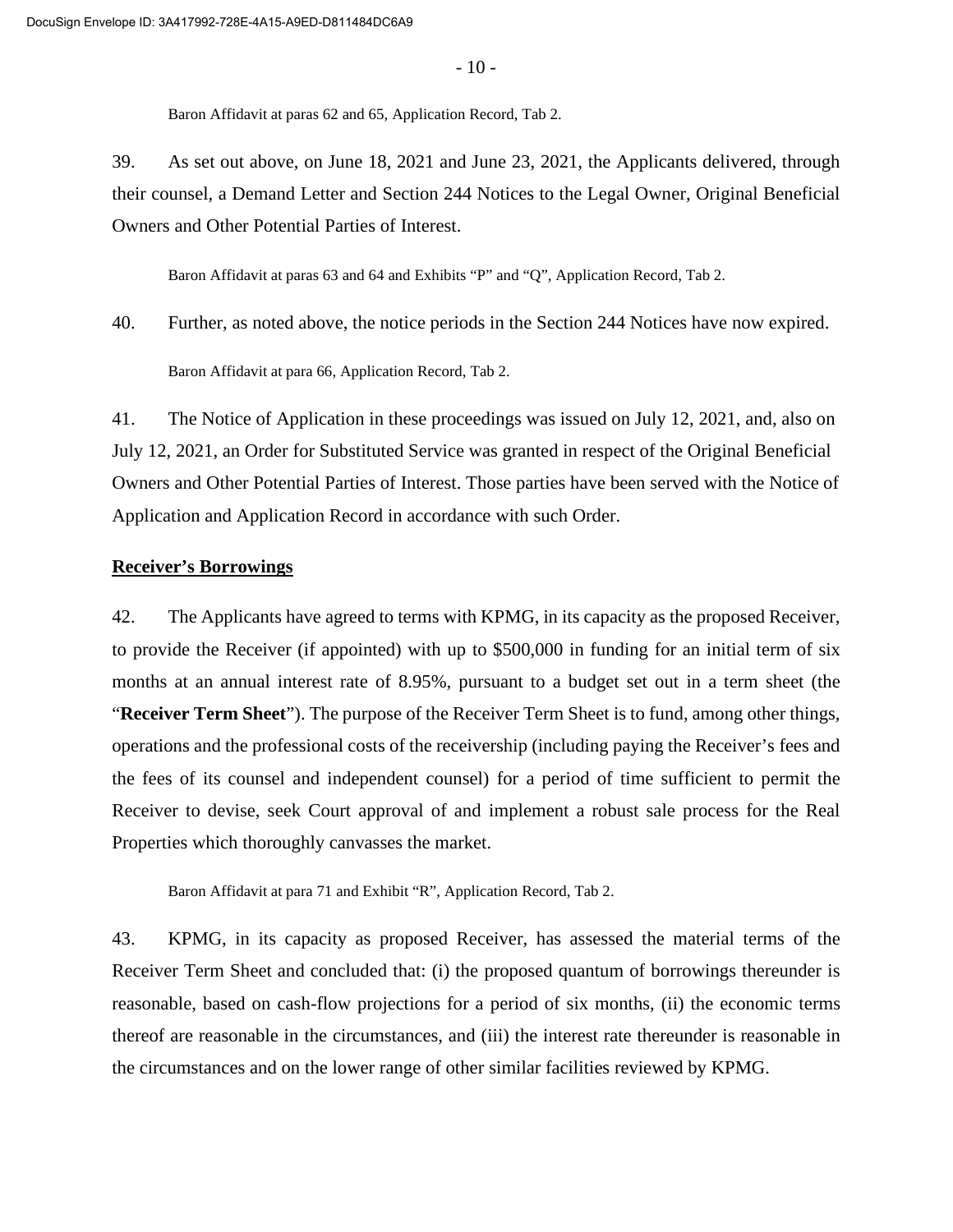The Pre-filing Report of KPMG, in its capacity as Proposed Receiver of Victoria Avenue North Holdings Inc. *et al*, dated July 26, 2021 at paras 32 to 33.

### **PART III - ISSUES**

44. The following issues are before the Court on this Application:

- (a) Is it just or convenient for the Court to appoint KPMG as Receiver?
- (b) Are the terms of the Proposed Appointment Order appropriate?
- 45. In the Applicants' respectful submission, the answer to both questions is affirmative.

### **PART IV - THE LAW AND DISCUSSION**

#### **A. It is Both Just and Convenient to Appoint KPMG as Receiver**

46. It is both just and convenient for the Court to appoint KPMG as Receiver, including over all right, title and interest of the Beneficial Owners in and to the Legal Owner's Property, because the applicable statutory tests are met and the facts give rise to circumstances where the Court ought to exercise its discretion.

#### *(i) The Test for the Appointment of a Receiver*

47. The Applicants seek the appointment of the Receiver pursuant to subsection 243(1) of the BIA and section 101 of the CJA. Subsection 243(1) of the BIA is clear that where it is "just or convenient" to do so, the Court may appoint a receiver upon the application of a secured creditor. Similarly, the CJA enables the Court to appoint a receiver where such appointment is "just or convenient", whether or not the applicant is a secured creditor.

BIA, s. 243(1) and CJA, s. 101, Schedule "C" to this Factum.

48. In *Bank of Nova Scotia v. Freure Village of Clair Creek*, Blair J. (as he then was) described the basic principles governing the judicial appointment of a receiver as follows:

The Court has the power to appoint a receiver or receiver and manager where it is "just or convenient" to do so [citation omitted]. In deciding whether or not to do so, it must have regard to all of the circumstances but in particular, the nature of the property and the rights and interests of all parties in relation thereto. The fact that the moving party has a right under its security to appoint a receiver is an important factor to be considered, but so, in such circumstances, is the question of whether or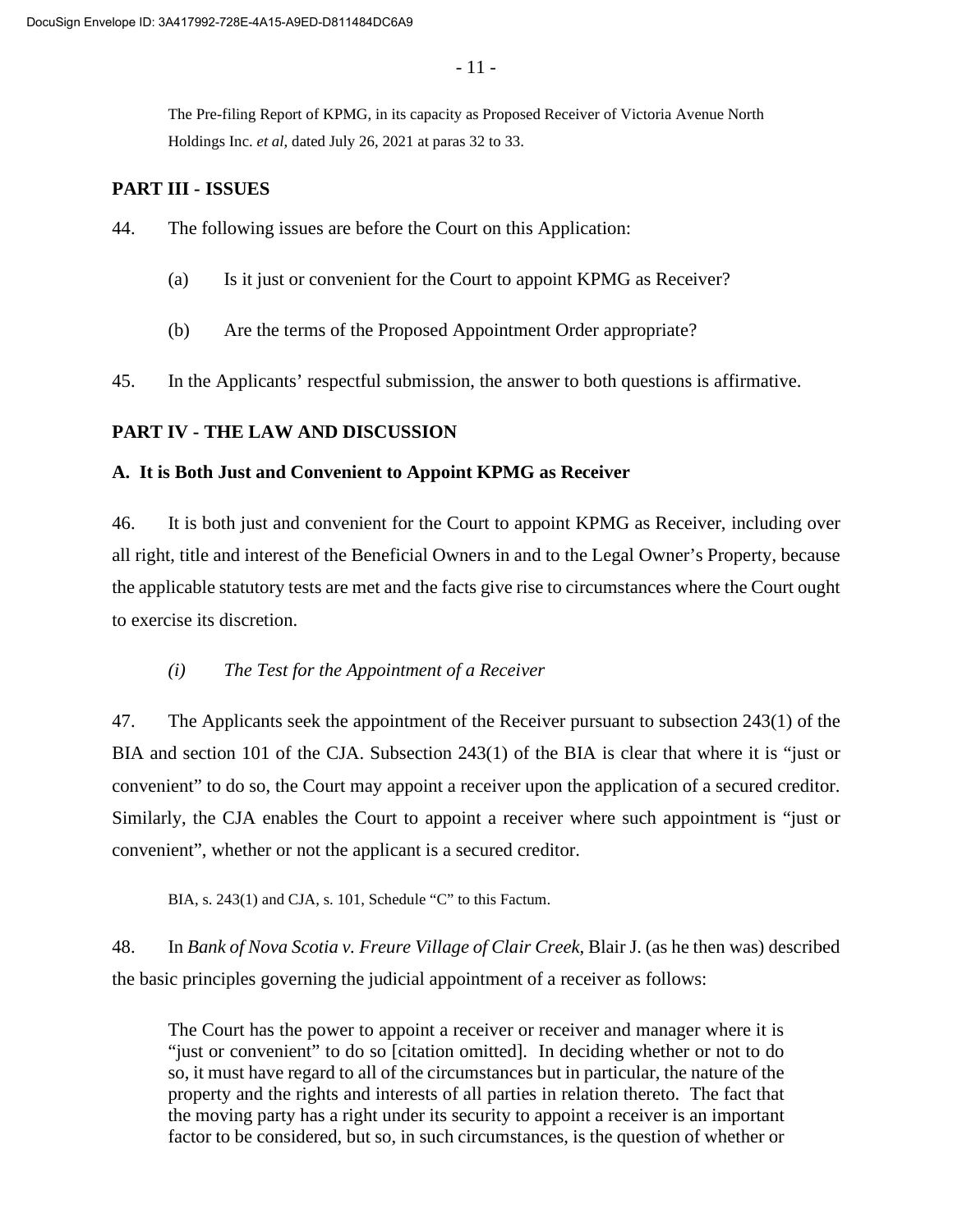not an appointment by the Court is necessary to enable the receiver-manager to carry out its work and duties more efficiently [citations omitted]. It is not essential that the moving party, a secured creditor, establish that it will suffer irreparable harm if a receiver-manager is not appointed [citation omitted].

*Bank of Nova Scotia v. Freure Village of Clair Creek,* 1996 CarswellOnt 2328 (Ct J (Gen Div - Commercial List)) ["*Freure Village*"] at para 11, Book of Authorities of the Applicants ("**BOA**"), Tab A; *1529599 Ontario Ltd v. Dalcor Inc.*, 2012 ONSC 5707, 2012 CarswellOnt 12474 (Commercial List) ["*Dalcor*"] at para 40, BOA, Tab B.

49. In determining whether it is "just or convenient" to appoint a receiver on an application by a secured creditor pursuant to section 243(1) of the BIA or section 101 of the CJA, the Court should have regard to all the circumstances of the case and, in particular:

- (a) the nature of the property over which the receiver is to be appointed;
- (b) the rights and interests of all parties in relation to the property over which the receiver is to be appointed;
- (c) whether the secured creditor has a right under its security to appoint a receiver privately; and
- (d) whether or not an appointment by the Court is necessary to enable the receivermanager to carry out its work and duties more efficiently.

*Freure Village* at para 10; *Callidus Capital Corp. v Carcap Inc.,* 2012 ONSC 163, at para 41, BOA, Tab C; *Dalcor* at para 41.

50. Where the security agreement between a borrower and a secured creditor grants the secured creditor the right to appoint a receiver, the burden of proof on the secured creditor is relaxed, as the Court is simply giving effect to a term of the contractual relationship agreed to by both parties. The fact that a security agreement acknowledges the right of the creditor to make an application for a receiver, is strong support for the imposition of a receiver.

*Textron Financial Canada Ltd v Chetwynd Motels Ltd.*, 2010 BCSC 477 at paras 60 and 75, BOA, Tab D; *Maple Trade Finance Inc v CY Oriental Holdings Ltd.*, 2009 BCSC 1527, at para 26, BOA, Tab E.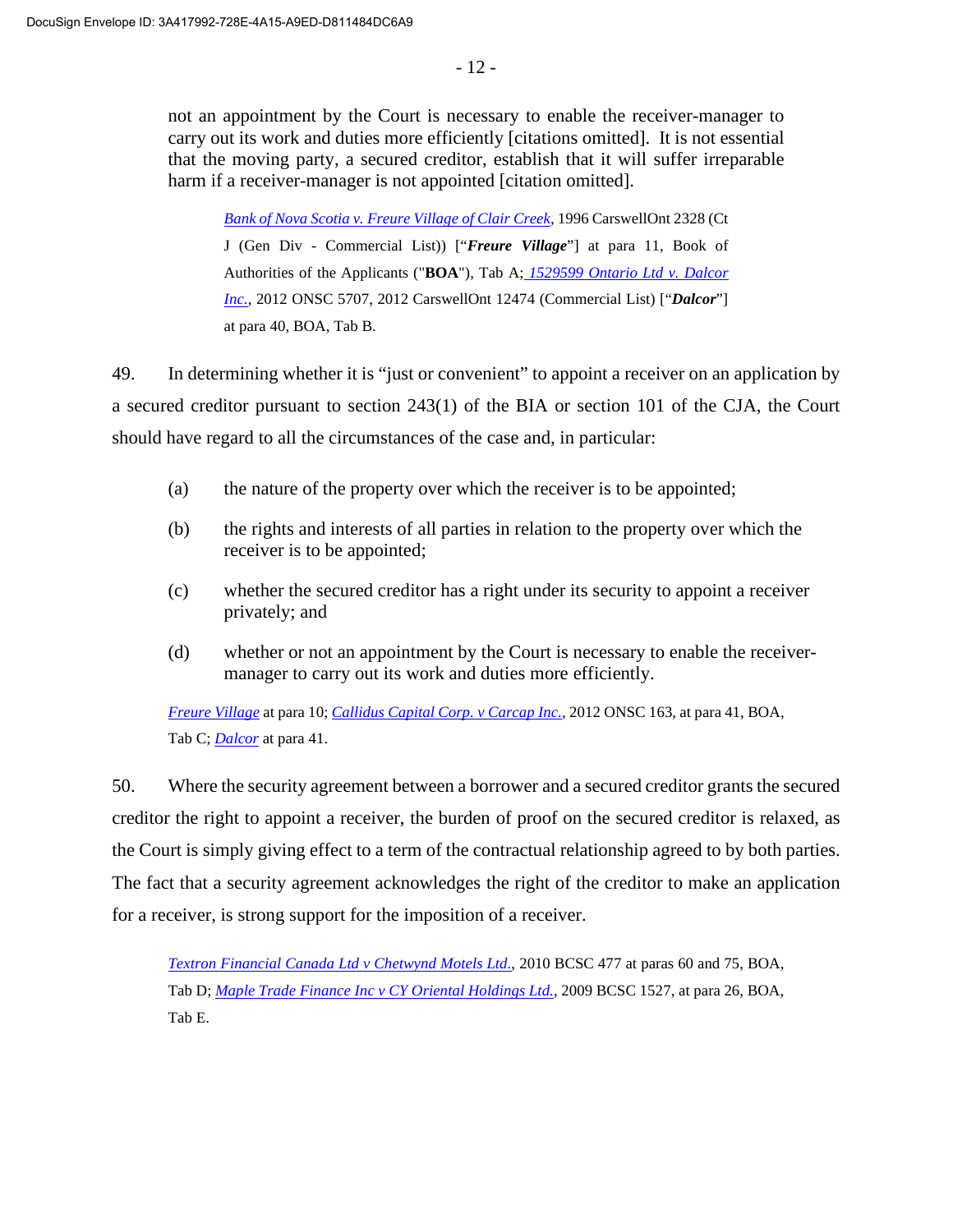*(ii) Appointment of Receiver over the Interests of the Beneficial Owners is Just and Appropriate* 

(a) Valid and Enforceable Pledge of Beneficial Ownership Interests

51. In order to properly and efficiently administer the Property in the proposed receivership proceedings, it is necessary for the Receiver to be appointed over not only the Legal Owner's interests, but also the Beneficial Owners' interests in the Real Properties. The Applicants have a first ranking charge over the Beneficial Owners' interests in the Real Properties, including the real property leases related thereto and any rent payments generated thereby, and it is accordingly appropriate for the Proposed Appointment Order to apply to those Beneficial Owners' interests.

52. The PPSA does not apply to the Applicants' security interest in the Real Properties, including the leases related thereto, because it is explicitly excluded by Section 4.1(e) of the PPSA:

4(1) Except as otherwise provided under this Act, the Act does not apply… (e) to the creation or assignment of an interest in real property, including a mortgage, charge or lease of real property, other than… (ii) an assignment of a right to payment under a mortgage, charge or lease where the assignment does not convey or transfer the assignor's interest in the real property.

53. The Applicants' security interest in the leases under the Real Properties, contained in the Mortgage and General Assignment of Rents and Leases and acknowledged in the Nominee Acknowledgement, explicitly does include a transfer, assignment, setting over, charge and granting of a security interest to and in favour of the Applicants in and to all of the Original Beneficial Owners' right, title and interest in the Legal Owner's Property subject to the Mortgage and other Loan and Security Documents, together with all proceeds thereof. Accordingly, the PPSA does not apply to the Applicants' interest, and no PPSA financing statements have been registered.

Baron Affidavit at paras 35 and 38 and Exhibits "C", "F" and "K", Application Record, Tab 2.

54. 100% of beneficial ownership interests as at the date of the Loan were pledged to the Applicants pursuant to the Nominee Acknowledgement, in which the Legal Owner and each of the Original Beneficial Owners acknowledged, confirmed and agreed that, at the time the Loan was advanced, the only beneficial owners of the Real Properties were the Original Beneficial Owners.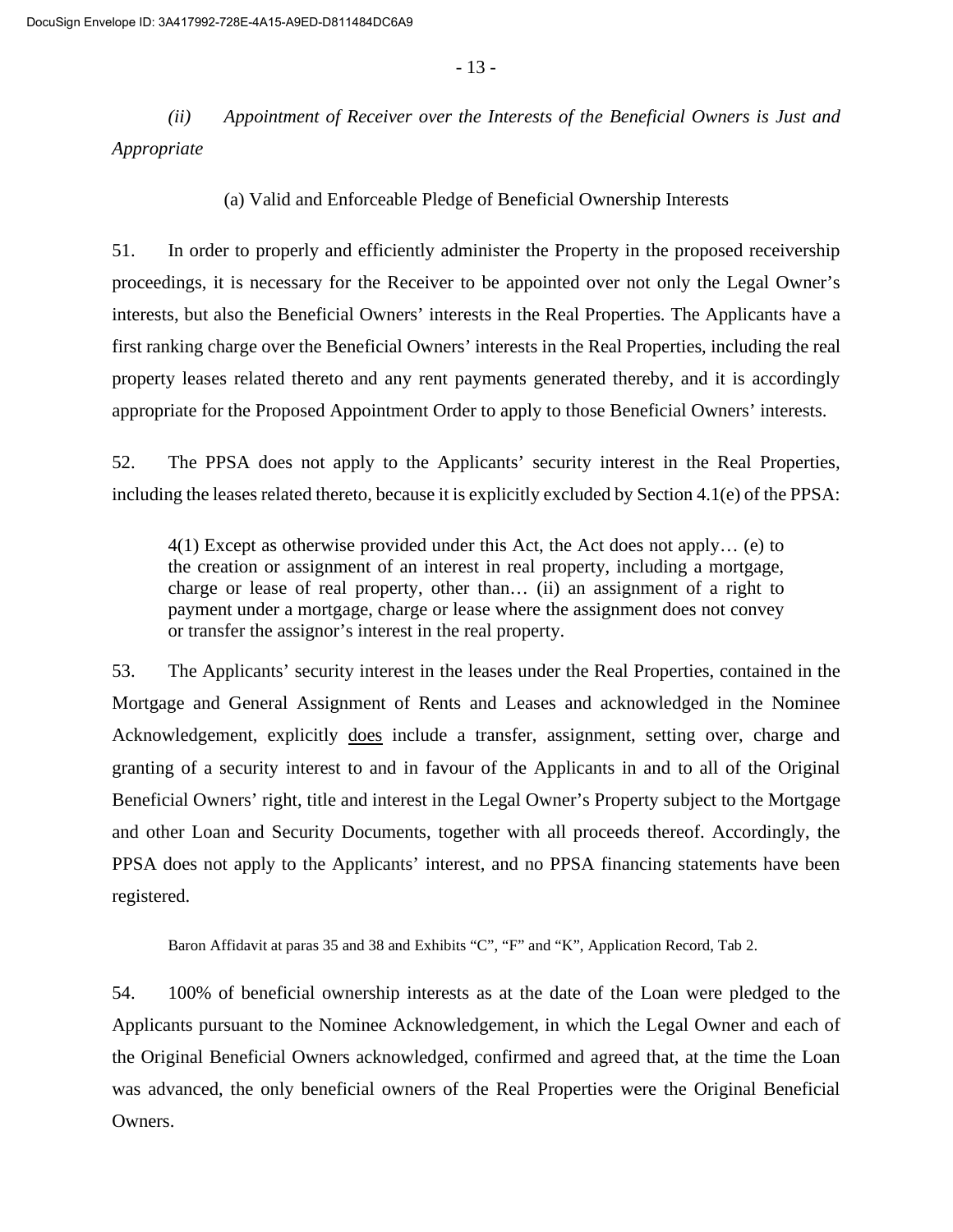- 14 -

Baron Affidavit at para 22 and Exhibit "F", Application Record, Tab 2.

55. Any other party who may have acquired a beneficial ownership interest in the Real Properties from any Original Beneficial Owner has done so subject to the security interests of the Applicants, including their first ranking, valid and enforceable Mortgage and General Assignment of Rents and Leases, both registered against title to the Real Properties.

56. Accordingly, all of the beneficial ownership interests in the Real Property, whether belonging to the Original Beneficial Owners or any subsequent Beneficial Owner, have been pledged to the Applicants.

#### (b) Priority of Interest in Leases

57. The PPSA is explicit that any personal property secured creditor that may have an interest in the leases under the Real Properties, but not the Real Properties themselves (i.e., an interest subject to the PPSA), is *subordinate* to the interest of the Applicants, because the Applicants have registered their interest on title. The PPSA defers to registrations in the land registry office to establish the priority of security interests in rents arising from real property. Section 36(1) of the PPSA provides:

A security interest in a right to payment under a lease of real property, to which this Act applies, is subordinate to the interest of any person who acquires for value the lessor's interest in the lease or in the real property thereby demised if the interest, or notice thereof, of the person is registered in the proper land registry office before the interest, or notice thereof, of the secured party is registered in the proper land registry office.

In the event of a dispute as to priorities to rents between one creditor asserting a claim to rents under a registered real property charge of assignment (i.e., a claim under a registered mortgage or general assignment of rents that includes an assignment of leases) and another creditor asserting a claim to rents under a pledge of receivables, section 36(1) provides that the creditor's interest in the leases, notice of which is registered in the proper land registry office, will prevail over the other creditor's claim that is registered under the PPSA, unless the PPSA secured party registers a notice of security interest in the proper land registry office before the real property interest with a competing interest in such leases or rents has been registered by the other creditor in such land registry office.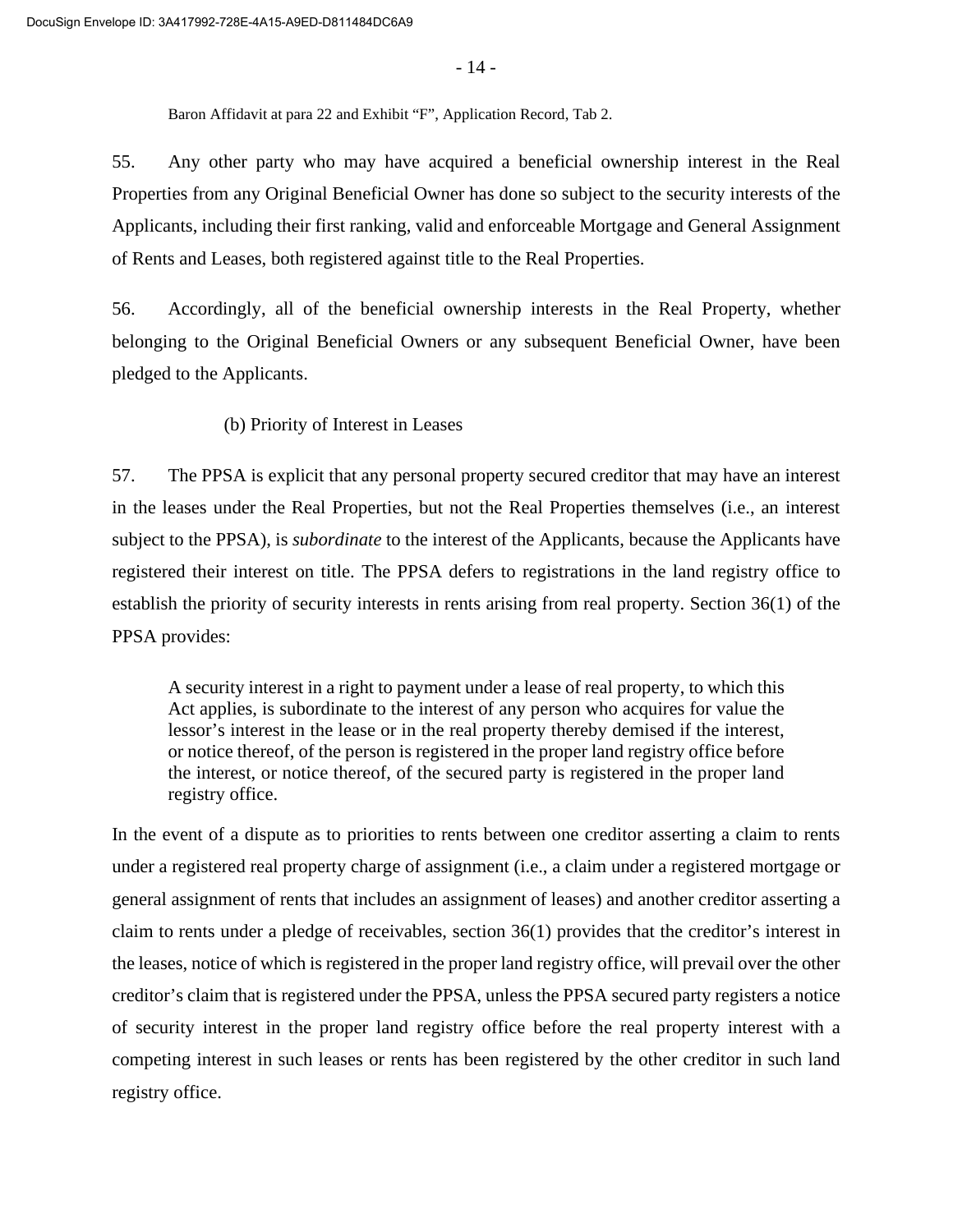PPSA, s. 36(1), Schedule "C" to this factum.

58. There are no registrations against title to the Real Properties by secured creditors of any Beneficial Owners (let alone any registrations that are prior in time to those made by the Applicants). Accordingly, as a result of the first in time registration of the Mortgage and the General Assignment of Rents and Leases and by operation of sections 4(1)(e)(ii) and 36(1) of the PPSA, the interests of all Beneficial Owners as well as their respective secured creditors (if any) in the Real Properties and related real property leases and rents derived therefrom, are subject to and rank below the Applicants' security interests, irrespective of whether or not the Applicants have any PPSA registrations against the Beneficial Owners.

Baron Affidavit at Exhibit "C", Application Record, Tab 2.

*(iii) The Test for the Appointment of a Receiver is Met* 

59. In the present case, having regard to all the circumstances, it is both just and convenient for this Court to appoint the Receiver, for the following reasons:

- (a) Events of Default have occurred and are continuing, and the Mortgage and the GSA provide that, on the occurrence of an Event of Default, the Applicants may appoint a receiver;
- (b) the Indebtedness of the Legal Owner currently owing to the Applicants is in excess of \$22,500,000;
- (c) the Original Beneficial Owners have all agreed to be liable for the obligations of the Legal Owner under the Loan and Security Documents and have granted security to the Applicants;
- (d) the proposed scope of the Receiver's appointment with respect to the Beneficial Owners is minimally invasive, and limited to only their right, title and interest in the Real Properties;
- (e) the Receiver's appointment with respect to the Beneficial Owners is necessary in order to put the Receiver in a position to convey all right, title and interest in the Real Properties to a potential purchaser;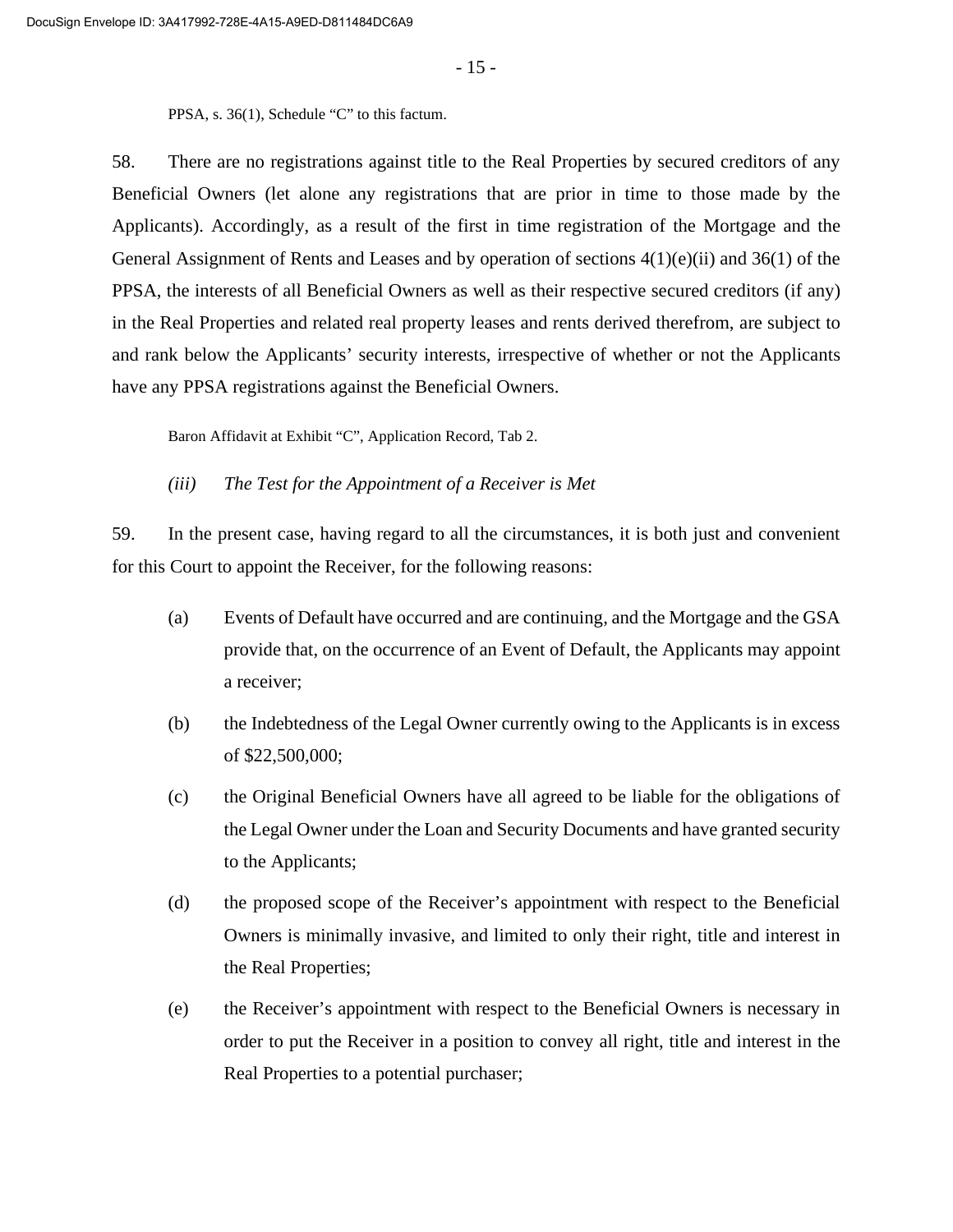- (f) the Applicants have issued a Demand Letter and Section 244 Notices to the Legal Owner, Original Beneficial Owners and Other Potential Parties of Interest and the notice periods thereunder have long expired, without the Indebtedness having been repaid;
- (g) there are Unpermitted Property Charges and Unpermitted PPSA Registrations against the Real Properties and the Legal Owner and the appointment of the Receiver will permit the nature, validity and priority of such claims to be identified and, if necessary, for such claims to be addressed in a structured and organized manner, under Court supervision;
- (h) Gross Capital, the Legal Owner's parent company, has made a voluntary assignment into bankruptcy and the Legal Owner is suffering from a management void; and
- (i) the appointment of the Receiver will bring stability and management and facilitate a transparent, orderly, fair, and robust marketing and sale process for the Real Properties.

#### **B. The Terms of the Proposed Appointment Order Sought are Appropriate**

#### *(i) Terms of Proposed Appointment Order*

60. The Proposed Appointment Order is based in large part on the Commercial List model order (the "**Model Order**") and the variations to the Model Order are made to address the commercial realities of the Legal Owner's business and the present circumstances.

61. In the Applicants' respectful submission, these provisions are each reasonable and necessary to maximize the efficiency of the Receiver's mandate.

*(ii) Receiver's Borrowings Charge and Priority* 

62. Pursuant to subsection 243(6) of the BIA, if the Receiver is appointed under subsection 243(1), the Court may make an order respecting the payment of fees and disbursements of the Receiver, including one that gives the Receiver a charge, ranking ahead of any secured creditors (the "**Secured Creditors**"), over all or part of the debtors' property, but only if this Court is satisfied that the Secured Creditors who would be materially affected by the order were given reasonable notice and an opportunity to make representations.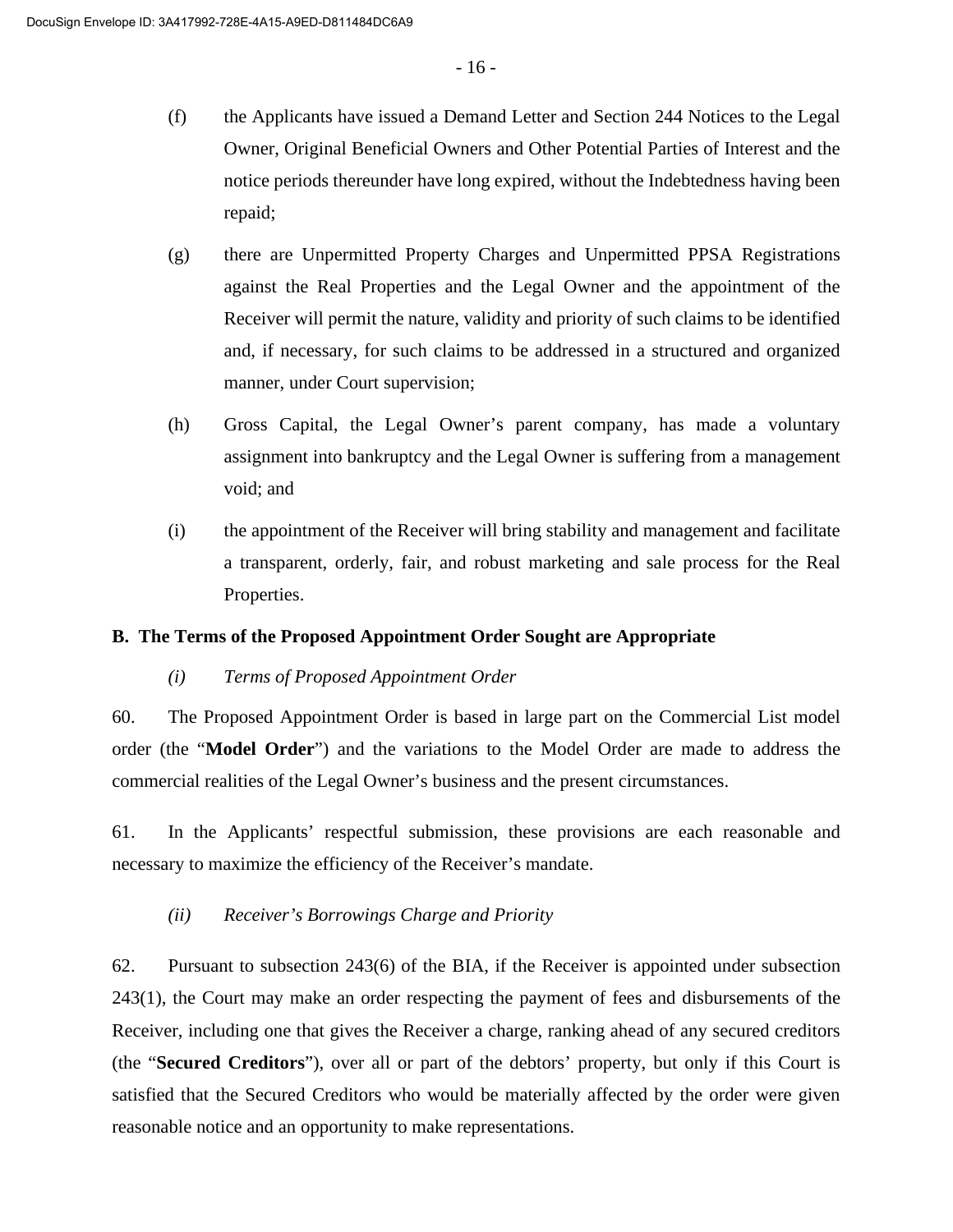- 17 -

63. In addition, section 101(2) of the CJA provides that any order under section 101(1) of the CJA may include such terms as are considered just.

64. The Proposed Appointment Order provides for a "Receiver's Charge" on the Property (as defined therein) to secure the reasonable fees and disbursements of the Receiver and its counsel, in each case at their standard rates, and a "Receiver's Borrowings Charge" (together with the Receiver's Charge, the "**Charges**") to secure monies borrowed by the Receiver from time to time pursuant to the Receiver Term Sheet for the purpose of funding the exercise of the powers and duties conferred upon the Receiver by the Proposed Appointment Order.

65. Given the limited cash resources and limited positive cashflow of the Legal Owner, it is expected that the Receiver (if appointed) will require additional funding during the course of the receivership proceedings. As set out above, it is contemplated that the costs of the receivership will be funded through borrowings by the Receiver from the Applicants pursuant to the Receiver Term Sheet.

66. The Charges will rank ahead of the Applicants' existing security and the security of any other Secured Creditors, all of whom have been given notice of this Application, namely the parties who have registered Unpermitted Property Charges and the Unpermitted PPSA Registrations.

67. The Applicants accordingly submit that the granting of the Charges is both appropriate in the circumstances and within the Court's statutory jurisdiction. As set out above, in its Pre-filing Report, KPMG as proposed Receiver has concluded that the proposed quantum of the Receiver's Borrowings Charge is reasonable.

#### *(iii) Deemed Termination of any Employees of the Legal Owner*

68. The Proposed Appointment Order provides, at paragraph 13, that any employees of the Legal Owner shall be deemed to have been terminated by the Legal Owner immediately prior to the issuance of the Proposed Appointment Order. Although the Applicants understand that the Legal Owner does not have any employees, this provision in the Proposed Appointment Order is intended to ensure that the Receiver (if appointed) assumes no obligations for any potential employees.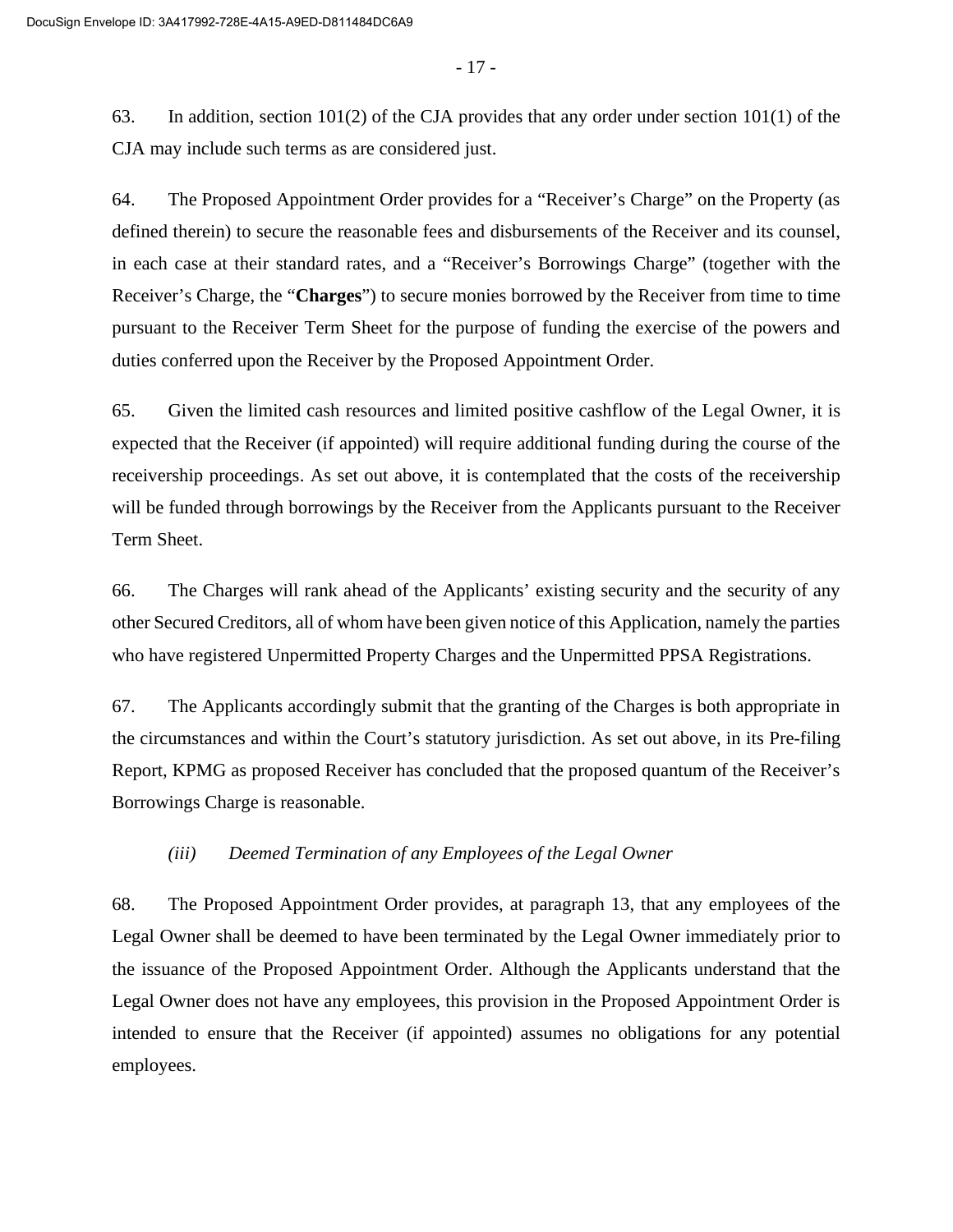69. Courts have previously granted this relief in Orders appointing a receiver.

*American General Life Insurance Company et al., v Southmount Healthcare Centre Inc. et al*. (CV-21-00664273-00CL), Order Appointing Receiver dated June 29, 2021 ["**Southmount Receivership Order**"] at para 13, BOA, Tab F; *Michael Richard Weir v Mike Weir Wine Inc.* (CV-19-00612095- 0000), Order Appointing Receiver dated January 30, 2019 at para 14, BOA, Tab G; *OSC v Buckingham Securities Corporation*, (Court File No. 01-CL-4192), Appointment Order dated July 26, 2001 at para 12, BOA, Tab H; *Corner Flag LLC v Erwin Hymer Group North America, Inc.* (CV-19-614593-00CL), Appointment Order dated February 15, 2019 at para 14, BOA, Tab I.

*(iv) Ability of Receiver to Assign Legal Owner into Bankruptcy* 

70. The Proposed Appointment Order also provides for the ability of the Receiver to assign the Legal Owner into bankruptcy. This relief is being requested at this time in the interest of efficiency and judicial economy and preserving the need for a further attendance before this Court, should the Receiver deem it appropriate to assign the Legal Owner into bankruptcy.

71. Courts have previously granted this relief in Orders appointing a receiver.

Southmount Receivership Order at para 3(l), BOA, Tab F; *Royal Bank of Canada v Mundo Media Ltd et al* (CV-19-00617777-00CL), Order Appointing Receiver dated April 9, 2019 at para 3, BOA, Tab J; *1056420 Alberta Ltd v Heavy North Construction Ltd* (1901-05010), Receivership Order dated April 16, 2019 at para 3, BOA, Tab K; *Bank of Montreal v Best Made Toys International, ULC* (CV-19-00618506-00CL), Order Appointing Receiver dated April 25, 2019 at para 3, BOA, Tab L.

*(v) Receiver's Counsel* 

72. The Proposed Appointment Order contemplates that counsel to the Applicants may act for the Receiver in these proceedings, with the Receiver being given the power to retain independent counsel when appropriate. Courts have previously granted this relief.

Southmount Receivership Order at para 3(d), BOA, Tab F; *2478888 Ontario Inc v 3070 Ellesmere Developments Inc* (CV-19-00627187-00CL), Order Appointing Receiver dated September 13, 2019 at para 26, BOA, Tab M; *Auxly Cannabis Group Inc v 2368523 Ontario Limited D/B/A Curative Cannabis* (CV-19-627308-00CL), Order Appointing Receiver dated September 19, 2019 at para 26, BOA, Tab N; *Canadian Imperial Bank of Commerce v Urbancorp (Leslieville) Developments Inc et al* (CV-16-11409-00CL), Order Appointing Receiver dated May 31, 2016, at para 5, BOA, Tab O.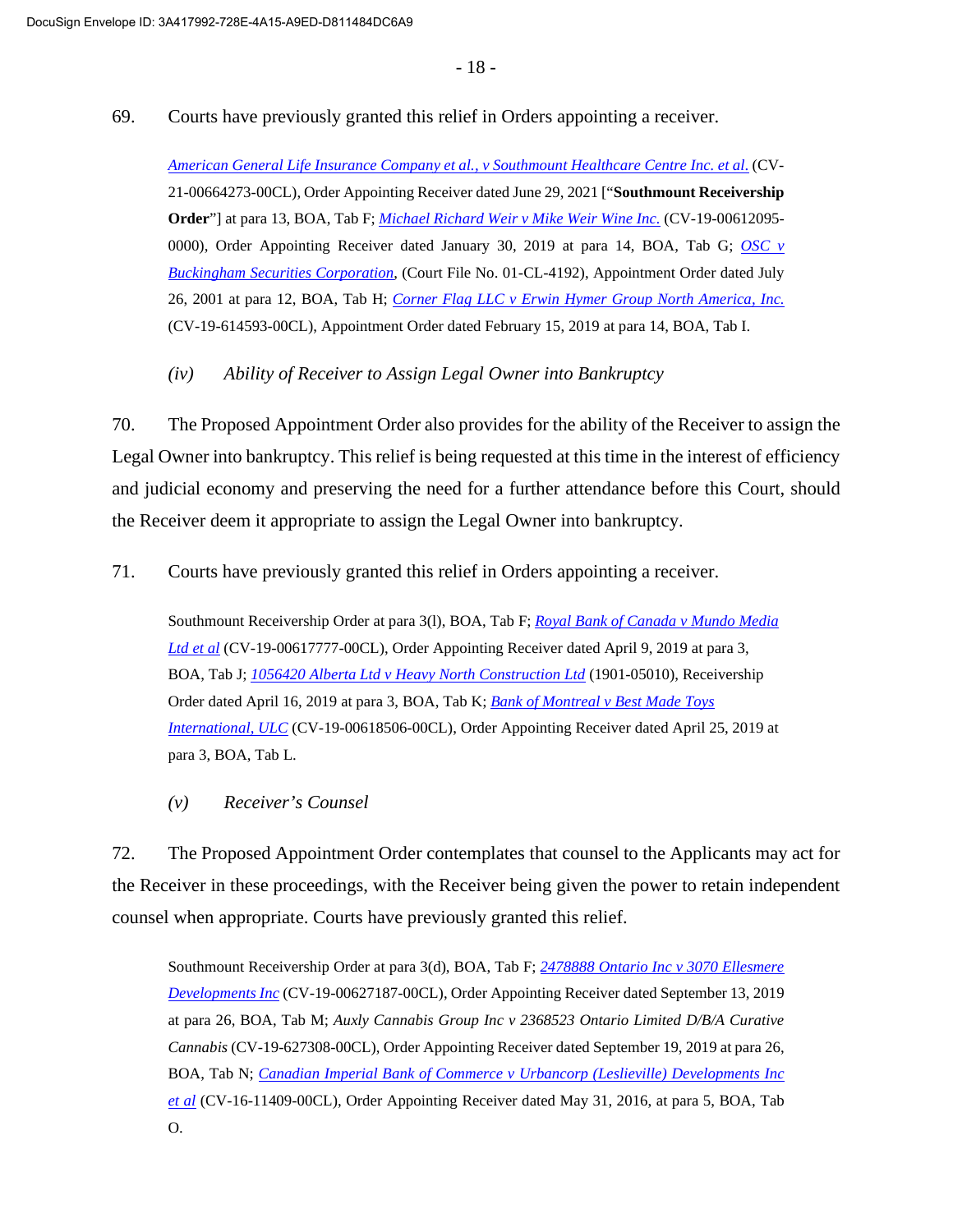73. As the senior creditor with a significant amount of secured Indebtedness, the interests and objectives of the Applicants, Receiver and other stakeholders of the Legal Owner are generally aligned to maximize recoveries.

74. The ability of the Receiver to retain counsel for the Applicants to act for it will advance such objectives by allowing for more efficient representation of the Receiver by counsel that is intimately familiar with the Legal Owner and the Real Properties. To the extent any issues arise in these proceedings where the Receiver determines that it would be appropriate to engage independent counsel, it is empowered by the Proposed Appointment Order to do so.

#### **PART V - CONCLUSION**

75. For the reasons stated herein, it is both just and convenient to appoint KPMG as Receiver over the Property.

76. Accordingly, it is respectfully submitted that the relief requested by the Applicants ought to be granted, and KPMG ought to be appointed as Receiver over the Property, on the terms of the Proposed Appointment Order.

#### **PART VI - RELIEF REQUESTED**

77. The Applicants seek an order substantially in the form attached at Tab 5 to their Application Record.

**ALL OF WHICH IS RESPECTFULLY SUBMITTED** this 28th day of July, 2021.

aryo Shalvin  $\overline{0}$ C02B5CE051A4FF

Pamela L.J. Huff/Aryo Shalviri/Jules Monteyne Lawyers for the Applicants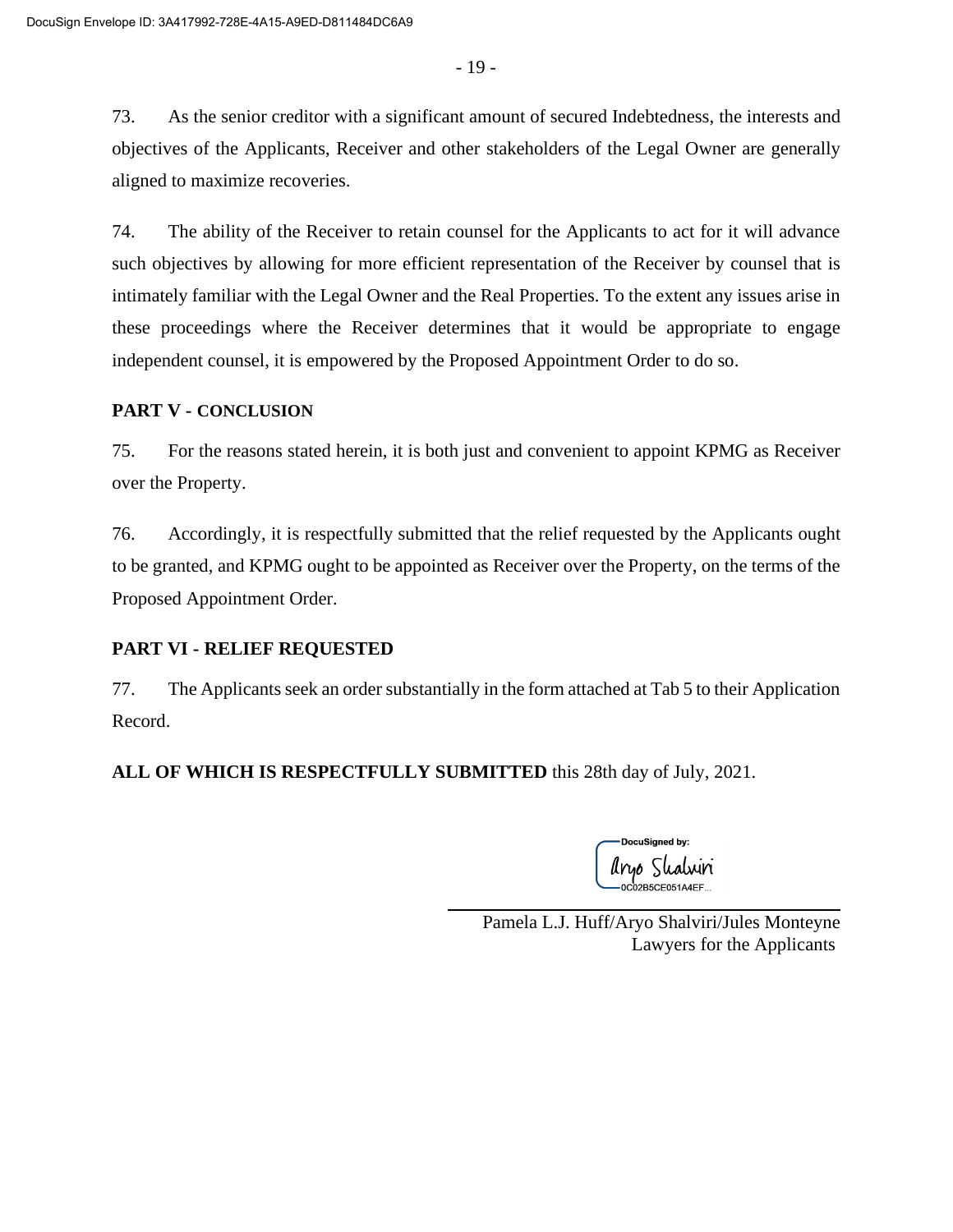# **SCHEDULE "A"**

| <b>Individuals</b>                      |
|-----------------------------------------|
| <b>Allan Gross</b>                      |
| Errol Yim and Andrea Yim, jointly       |
| Ava Gross                               |
| Karen Nakagawa and Calvin Nakagawa,     |
| jointly                                 |
| Carol Jaxon                             |
| Carole Kai Onouye                       |
| Diane Curtis                            |
| Dwight Otani and Theresa Otani, jointly |
| <b>Edward Bugarin</b>                   |
| Ellen Fleishman                         |
| Gemie Arakawa                           |
| George Tamashiro                        |
| Guy Pace and Caroline Berdusco, jointly |
| Heidi Berger                            |
| Henry Ko                                |
| Hongwei Su                              |
| <b>James Brand</b>                      |
| Janis L. Lai Trustee                    |
| Jean Morel                              |
| Jian Zhang                              |
| <b>Johann Strasser</b>                  |
| John Dattomo and Daniela Dattomo        |
| Kelly Ann Hiraki and Jonathan Wah Hee   |
| Hee, jointly                            |
| Randall Y.C. Ho                         |
| <b>Robert Atkinson</b>                  |
| Roberta Sunahara and Paul Sunahara,     |
| jointly                                 |
| Seymour Kazimirski                      |
| <b>Stanley Salcedo</b>                  |

| <b>Trusts</b>                                            |
|----------------------------------------------------------|
| Charlyn Shizue Honda Masini Trust, by                    |
| and through its trustee(s)                               |
| Fleishman Family Trust, by and through                   |
| its trustee(s)                                           |
| J. Zachery Jones Trust, by and through its<br>trustee(s) |
| Jane Shigeta Revocable Living Trust, by                  |
| and through its trustee(s)                               |
|                                                          |
| Jasen Takei Revocable Living Trust, by                   |
| and through its trustee(s)                               |
| Melvin Shigeta Revocable Living Trust,                   |
| by and through its trustee(s)                            |
| Ruth Hisaye Honda Trust, by and through                  |
| its trustee(s)                                           |
| S. Bucky Revocable Living Trust &                        |
| Bruce E. Bucky Revocable Living Trust,                   |
| by and through its trustee(s)                            |
| Wallace K. Tsuha Trust, by and through                   |
| its trustee(s)                                           |
| <b>Corporations / Partnerships</b>                       |
| 1236068 Ontario Limited                                  |
| 1649750 Ontario Inc.                                     |
| 1818019 Ontario Limited                                  |
| Citydrill Inc.                                           |
| Gross Capital Inc.                                       |
| Dirk and Dale IRA LLC                                    |
| <b>Gross Medical Opportunities Fund LP</b>               |
| Hybrid Activities Inc.                                   |
| Mark Craig Gross Holdings Inc.                           |
| Randy 88, LLC                                            |
| Rastogi Medicine Professional                            |
| Corporation                                              |
| <b>RMK IRA LLC</b>                                       |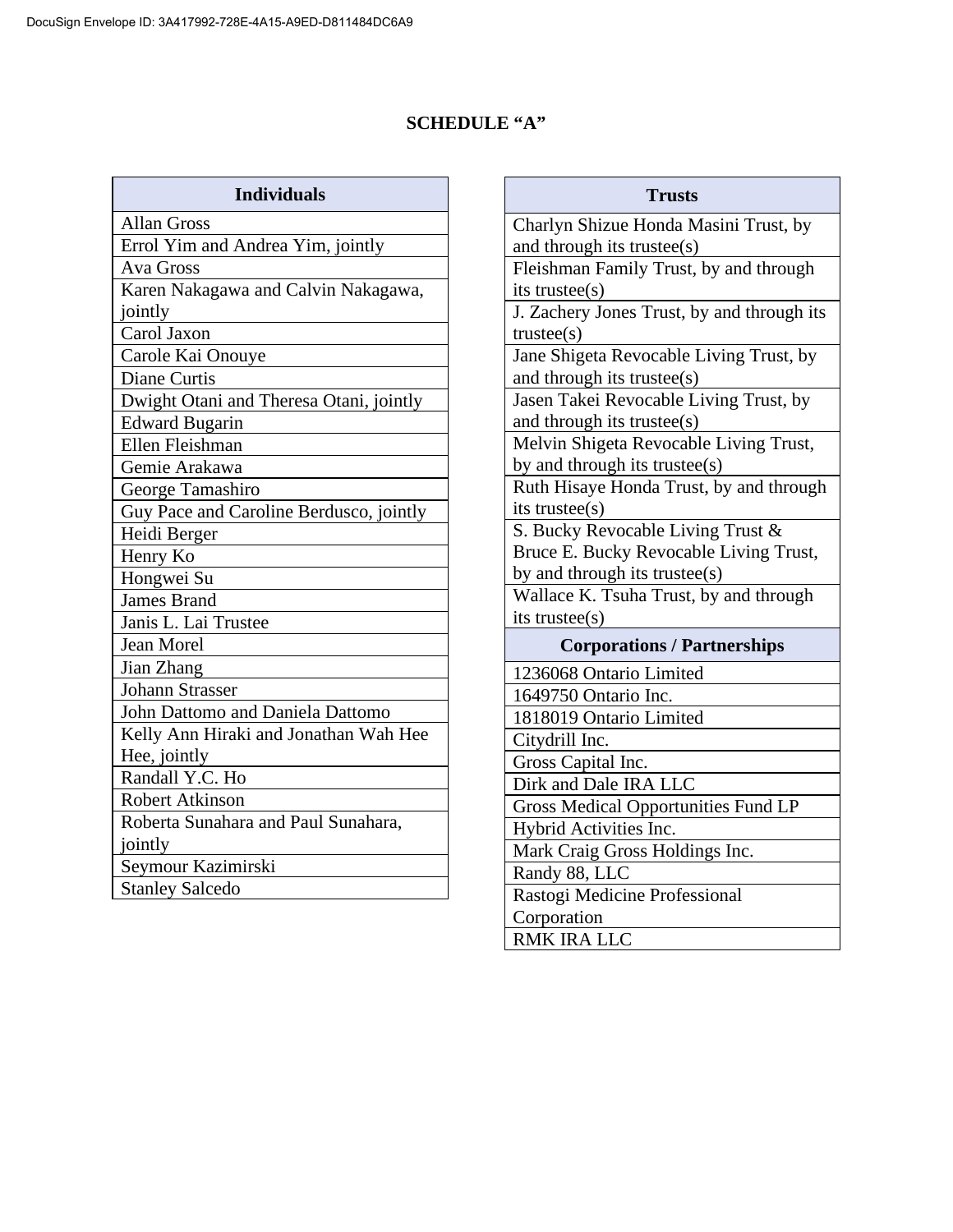# **SCHEDULE "B"**

# **LIST OF AUTHORITIES**

|     | <b>Case</b>                                                                                                                                                              | <b>Tab</b>    |
|-----|--------------------------------------------------------------------------------------------------------------------------------------------------------------------------|---------------|
| 1.  | <b>Bank of Nova Scotia v Freure Village of Clair Creek, 1996 CarswellOnt 2328</b><br>(Ct J (Gen Div - Commercial List))                                                  | A             |
| 2.  | 1529599 Ontario Ltd v Dalcor Inc, 2012 ONSC 5707, 2012 CarswellOnt 12474<br>(Commercial List)                                                                            | B             |
| 3.  | Callidus Capital Corp. v Carcap Inc, 2012 ONSC 163                                                                                                                       | $\mathcal{C}$ |
| 4.  | Textron Financial Canada Ltd v Chetwynd Motels Ltd, 2010 BCSC 477                                                                                                        | D             |
| 5.  | Maple Trade Finance Inc v CY Oriental Holdings Ltd, 2009 BCSC 1527                                                                                                       | E             |
| 6.  | American General Life Insurance Company et al v Southmount Healthcare<br>Centre Inc et al (CV-21-00664273-00CL), Order Appointing Receiver dated<br>June 29, 2021        | $\mathbf{F}$  |
| 7.  | Michael Richard Weir v Mike Weir Wine Inc (CV-19-00612095-0000), Order<br>Appointing Receiver dated January 30, 2019                                                     | G             |
| 8.  | OSC v Buckingham Securities Corporation (Court File No. 01-CL-4192),<br>Appointment Order dated July 26, 2001                                                            | H             |
| 9.  | Corner Flag LLC v Erwin Hymer Group North America, Inc (CV-19-614593-<br>00CL), Appointment Order dated February 15, 2019                                                | $\mathbf I$   |
| 10. | Royal Bank of Canada v Mundo Media Ltd et al (CV-19-00617777-00CL),<br>Order Appointing Receiver dated April 9, 2019                                                     | J             |
| 11. | 1056420 Alberta Ltd v Heavy North Construction Ltd (1901-05010),<br>Receivership Order dated April 16, 2019                                                              | $\bf K$       |
| 12. | <b>Bank of Montreal v Best Made Toys International, ULC (CV-19-00618506-</b><br>00CL), Order Appointing Receiver dated April 25, 2019                                    | L             |
| 13. | 2478888 Ontario Inc v 3070 Ellesmere Developments Inc (CV-19-00627187-<br>00CL), Order Appointing Receiver dated September 13, 2019                                      | M             |
| 14. | Auxly Cannabis Group Inc v 2368523 Ontario Limited D/B/A Curative<br>Cannabis (CV-19-627308-00CL), Order Appointing Receiver<br>dated<br>September 19, 2019              | N             |
| 15. | <b>Canadian Imperial Bank of Commerce v Urbancorp (Leslieville) Developments</b><br><i>Inc et al</i> (CV-16-11409-00CL), Order Appointing Receiver dated May 31,<br>2016 | $\Omega$      |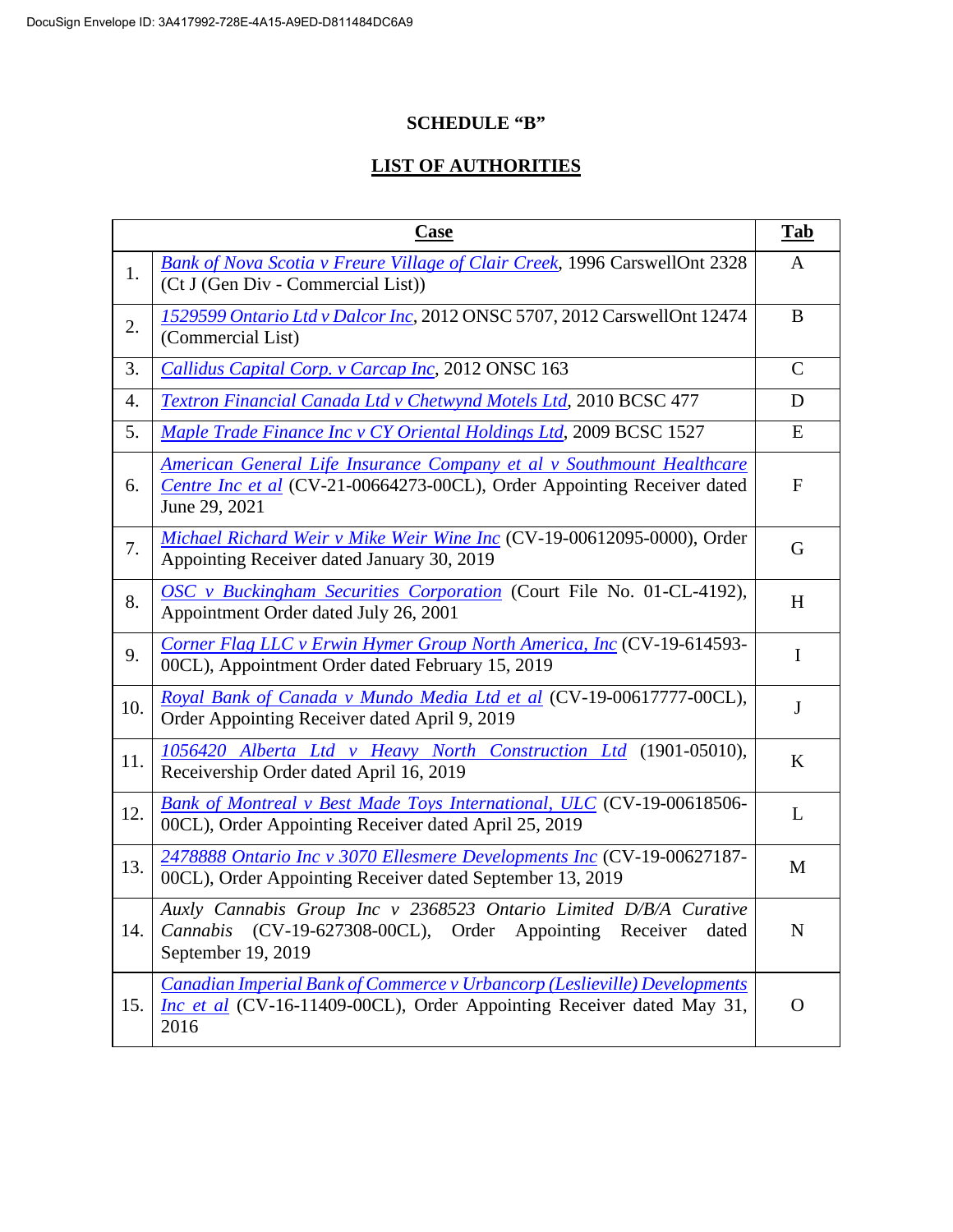## **SCHEDULE "C"**

## **RELEVANT STATUTES**

### *Bankruptcy and Insolvency Act***, R.S.C., 1985, c. B-3: Section 243**

#### *Court may appoint receiver*

(1) Subject to subsection (1.1), on application by a secured creditor, a court may appoint a receiver to do any or all of the following if it considers it to be just or convenient to do so:

(a) take possession of all or substantially all of the inventory, accounts receivable or other property of an insolvent person or bankrupt that was acquired for or used in relation to a business carried on by the insolvent person or bankrupt;

(b) exercise any control that the court considers advisable over that property and over the insolvent person's or bankrupt's business; or

(c) take any other action that the court considers advisable.

#### *Restriction on appointment of receiver*

(1.1) In the case of an insolvent person in respect of whose property a notice is to be sent under subsection 244(1), the court may not appoint a receiver under subsection (1) before the expiry of 10 days after the day on which the secured creditor sends the notice unless

(a) the insolvent person consents to an earlier enforcement under subsection  $244(2)$ ; or

(b) the court considers it appropriate to appoint a receiver before then.

*Definition of "receiver"* 

(2) Subject to subsections (3) and (4), in this Part, "receiver" means a person who

(a) is appointed under subsection (1); or

(b) is appointed to take or takes possession or control — of all or substantially all of the inventory, accounts receivable or other property of an insolvent person or bankrupt that was acquired for or used in relation to a business carried on by the insolvent person or bankrupt — under

(i) an agreement under which property becomes subject to a security (in this Part referred to as a "security agreement"), or

(ii) a court order made under another Act of Parliament, or an Act of a legislature of a province, that provides for or authorizes the appointment of a receiver or receiver-manager.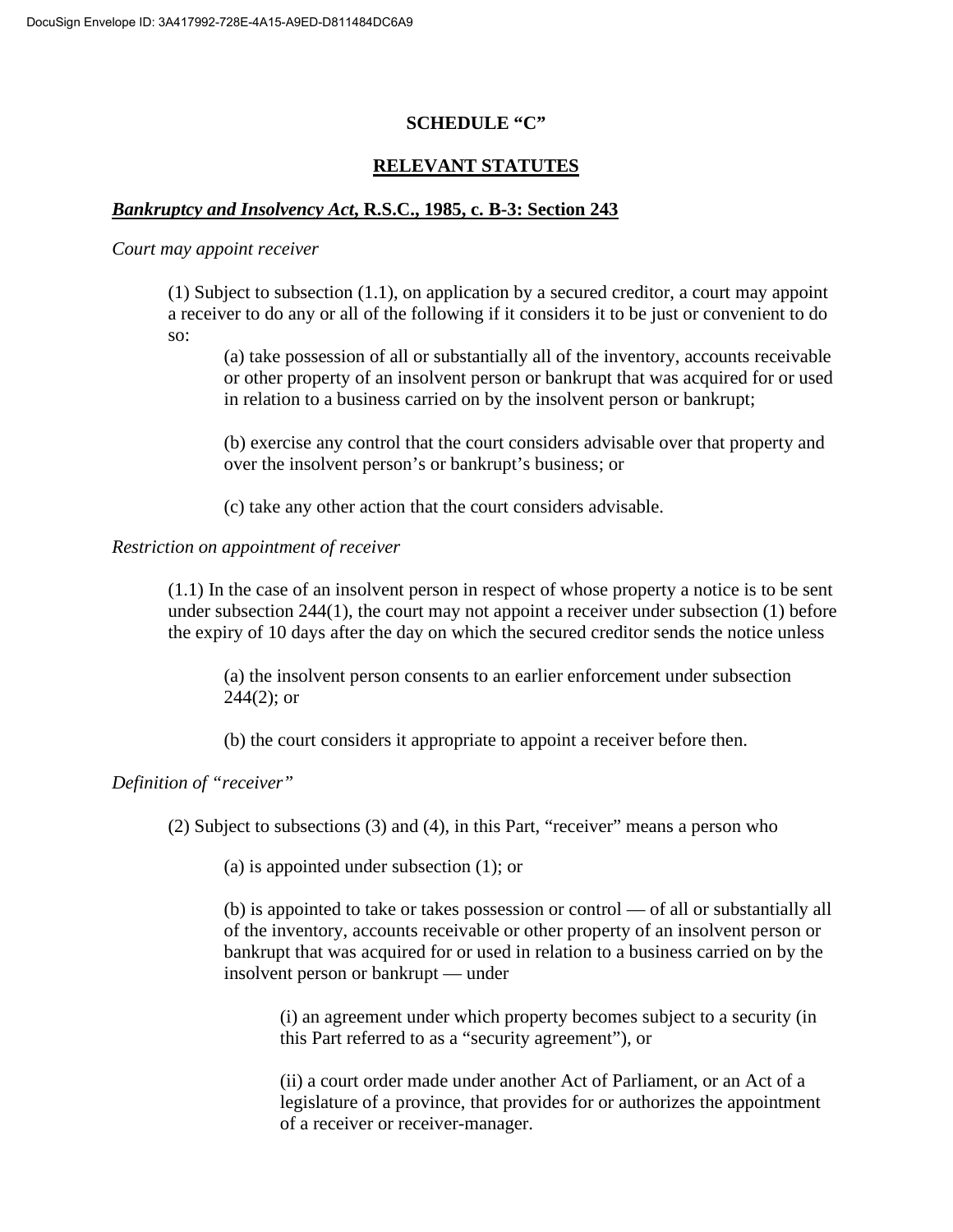#### *Definition of "receiver" — subsection 248(2)*

(3) For the purposes of subsection 248(2), the definition "receiver" in subsection (2) is to be read without reference to paragraph (a) or subparagraph (b)(ii).

#### *Trustee to be appointed*

(4) Only a trustee may be appointed under subsection (1) or under an agreement or order referred to in paragraph (2)(b).

#### *Place of filing*

(5) The application is to be filed in a court having jurisdiction in the judicial district of the locality of the debtor.

#### *Orders respecting fees and disbursements*

(6) If a receiver is appointed under subsection (1), the court may make any order respecting the payment of fees and disbursements of the receiver that it considers proper, including one that gives the receiver a charge, ranking ahead of any or all of the secured creditors, over all or part of the property of the insolvent person or bankrupt in respect of the receiver's claim for fees or disbursements, but the court may not make the order unless it is satisfied that the secured creditors who would be materially affected by the order were given reasonable notice and an opportunity to make representations.

#### *Meaning of "disbursements"*

(7) In subsection (6), "disbursements" does not include payments made in the operation of a business of the insolvent person or bankrupt.

#### *Courts of Justice Act,* **R.S.O. 1990, c. C.43: Section 101**

#### *Injunctions and receivers*

(1) In the Superior Court of Justice, an interlocutory injunction or mandatory order may be granted or a receiver or receiver and manager may be appointed by an interlocutory order, where it appears to a judge of the court to be just or convenient to do so.

#### *Terms*

(2) An order under subsection (1) may include such terms as are considered just.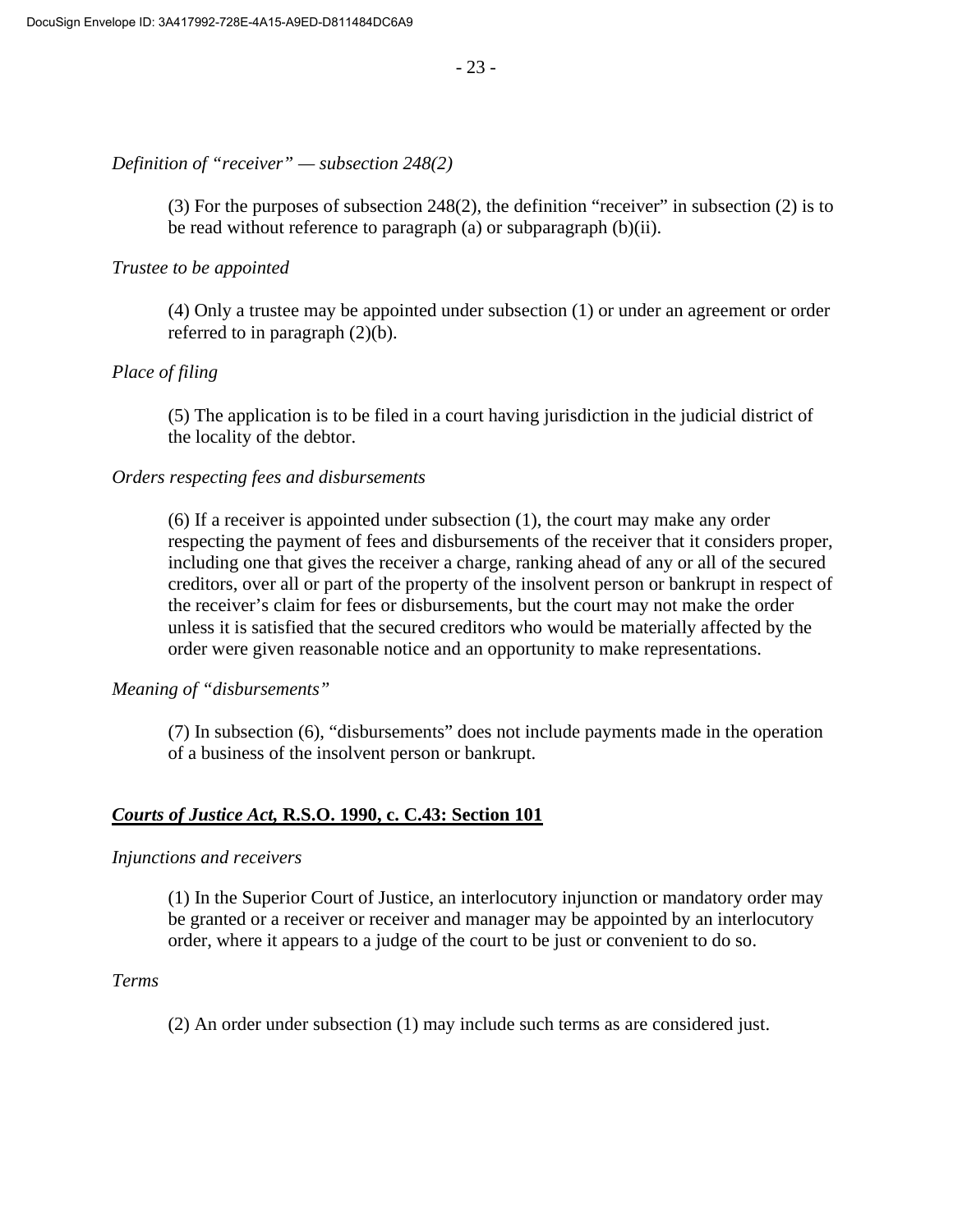- 24 -

## *Personal Property Security Act***, R.S.O. 1990, c. P.10: Sections 4(1) and 36(1)**

#### *Non-application of Act*

4 (1) Except as otherwise provided under this Act, this Act does not apply,

(a) to a lien given by statute or rule of law, except as provided in subclause 20 (1) (a) (i) or section 31;

(b) to a deemed trust arising under any Act, except as provided in subsection 30 (7);

(c) to a transfer of an interest or claim in or under any policy of insurance or contract of annuity, other than a contract of annuity held by a securities intermediary for another person in a securities account;

(d) to a transaction under the Pawnbrokers Act;

(e) to the creation or assignment of an interest in real property, including a mortgage, charge or lease of real property, other than,

(i) an interest in a fixture, or

(ii) an assignment of a right to payment under a mortgage, charge or lease where the assignment does not convey or transfer the assignor's interest in the real property;

(f) to an assignment for the general benefit of creditors to which the Assignments and Preferences Act applies;

(g) to a sale of accounts or chattel paper as part of a sale of the business out of which they arose unless the vendor remains in apparent control of the business after the sale;

(h) to an assignment of accounts made solely to facilitate the collection of accounts for the assignor; or

(i) to an assignment of an unearned right to payment to an assignee who is to perform the assignor's obligations under the contract. R.S.O. 1990, c. P.10, s. 4 (1); 2006, c. 8, s. 124; 2017, c. 2, Sched. 3, 8 (1).

#### *Real Property Payments – Rents*

36 (1) A security interest in a right to payment under a lease of real property, to which this Act applies, is subordinate to the interest of a person who acquires for value the lessor's interest in the lease or in the real property thereby demised if the interest, or notice thereof, of the person is registered in the proper land registry office before the interest, or notice thereof, of the secured party is registered in the proper land registry office.